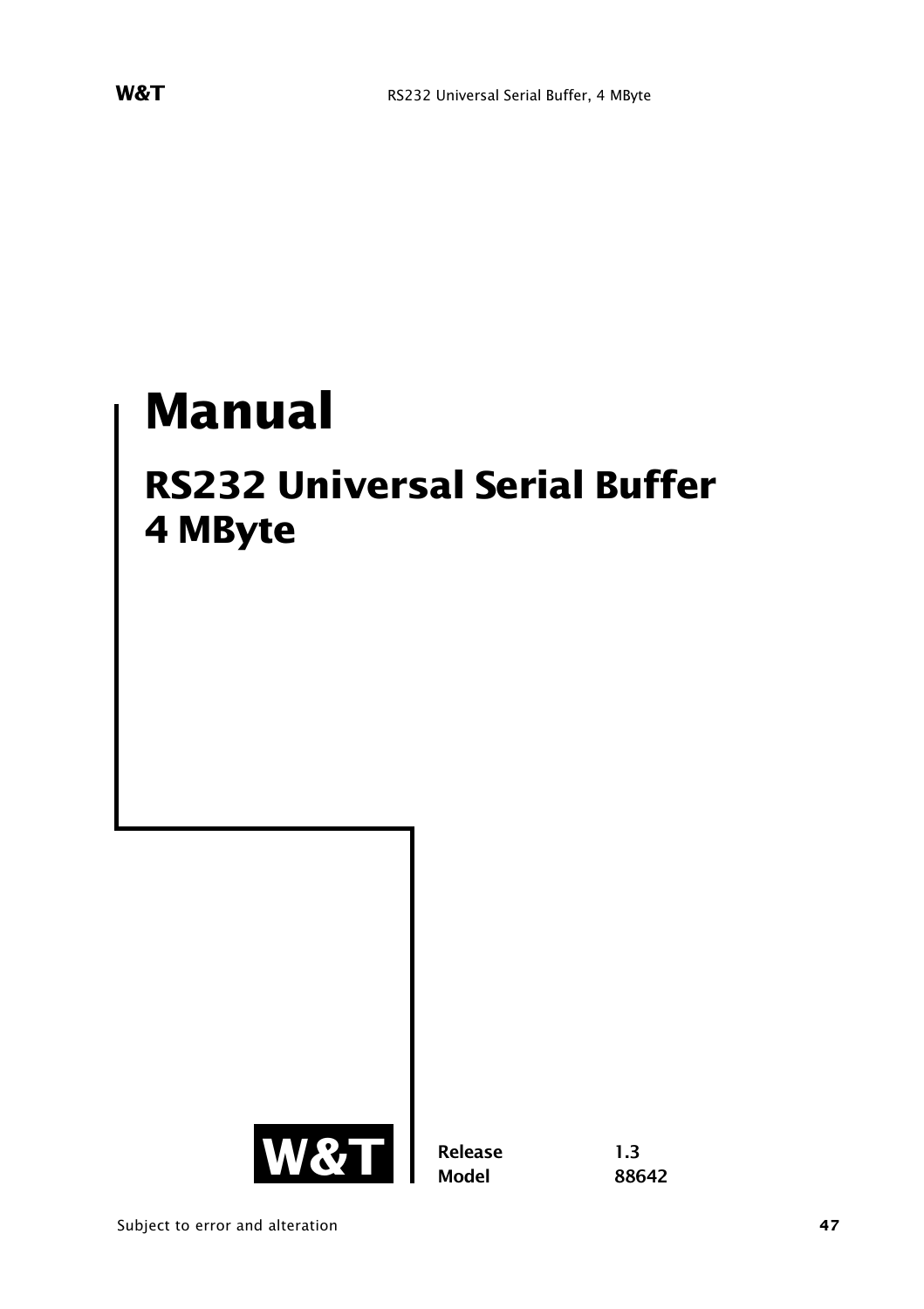© 10/2006 by Wiesemann & Theis GmbH

Subject to error and alteration:

Since it is possible that we make mistakes, you mustn't use any of our statements without verification. Please, inform us of any error or misunderstanding you come about, so we can identify and eliminate it as soon as possible.

Carry out your work on or with W&T products only to the extent that they are described here and after you have completely read and understood the manual or guide. We are not liable for unauthorized repairs or tampering. When in doubt, check first with us or with your dealer.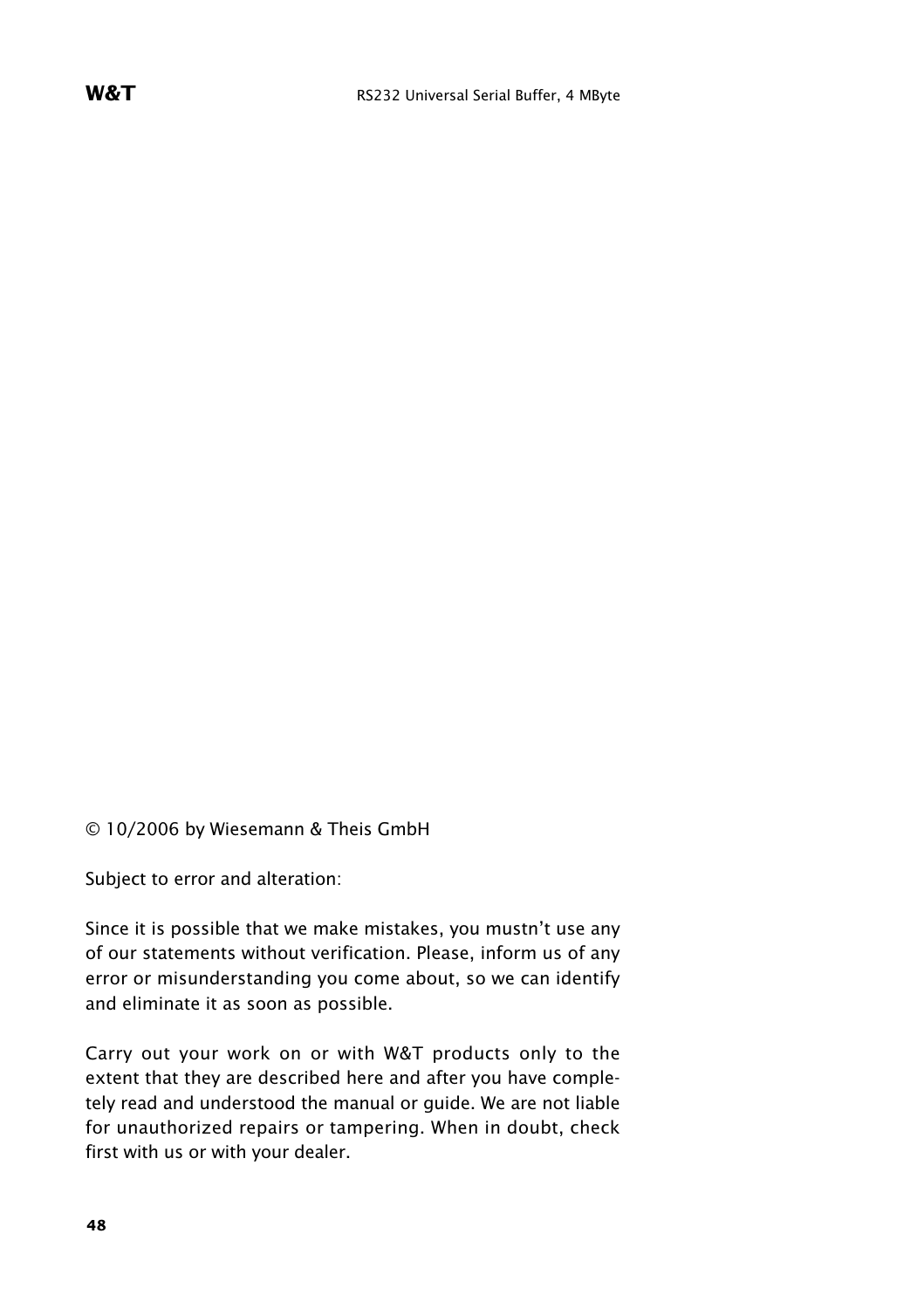The W&T RS232 Universal Serial Buffer, Model 88642 described on the following pages is a highly versatile device which can be used to buffer store virtually any kind of serial data.

The buffer has a total of 4 MB of non-volatile memory, so that the stored data are not lost even in the event of a power failure.

Both buffer interfaces can be configured independently of each other, so that converting the baud rate, data format and handshake procedure is no problem.

Additional information about W&T products and new developments can be found at http://www.wut.de or in the e-mail updates sent to members of the W&T Interface Club, which you can sign up for on the W&T homepage.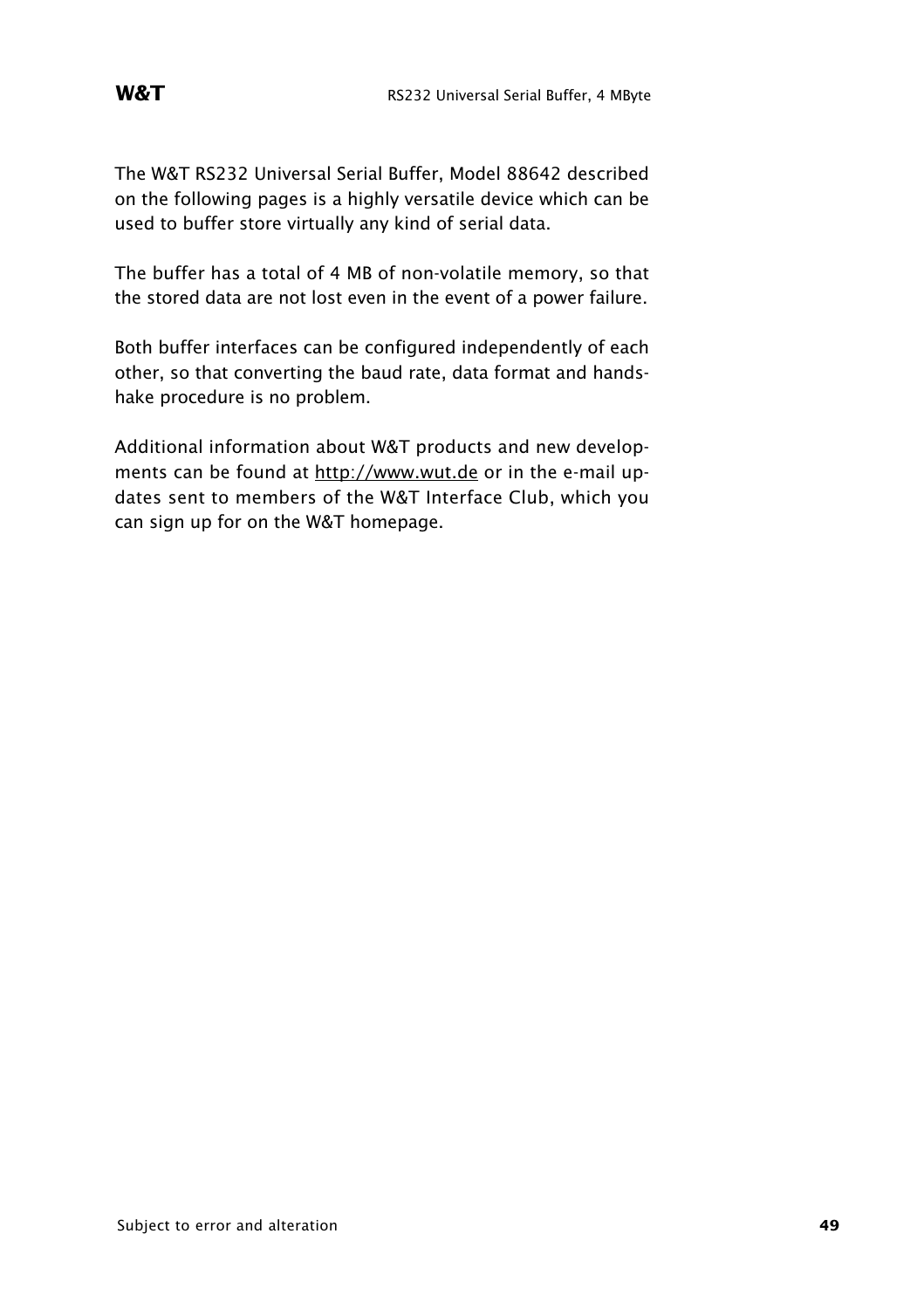## **Index**

| RS232 Universal Serial Buffer, Model 88642  51 |  |
|------------------------------------------------|--|
|                                                |  |
|                                                |  |
|                                                |  |
|                                                |  |
|                                                |  |
|                                                |  |
|                                                |  |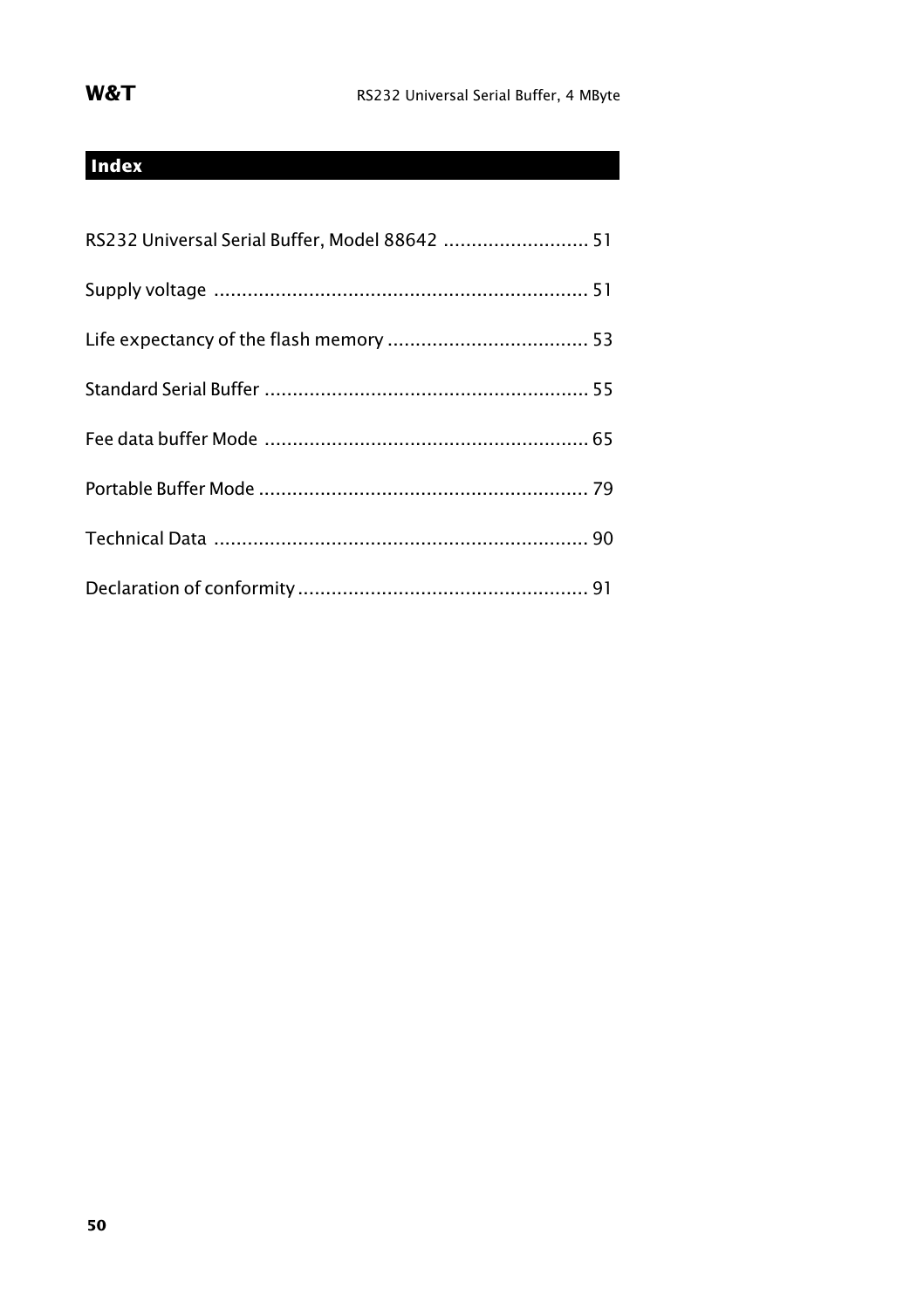#### **RS232 Universal Serial Buffer, Model 88642**

The W&T RS232 Universal Serial Buffer 88642 allows you to store serial data, and features a flash memory with a capacity of 4 MB. Thanks to its various operating modes this universal device can be used

- to speed up output by buffering print or plot data
- : for reliable storage of fee and conversation data information in telephone systems
- as a portable buffer with RS232 port for transporting machine data
- : for convering formats between non-compatible serial terminal devices

and replaces all W&T Buffer models whose use was limited to specialized applications.

#### **Supply voltage**

The supply voltage for the Buffer is provided by an integrated switched-mode power supply. This features a variable input voltage range and allows the Buffer to be powered using the AC adapter provided or alternately by any AC or DC voltage between 12 and 24V. The supply connection is reverse polarity protected and is made using the included plug-in screw terminal.

**Important: When powering the T-switch externally you must ensure that the supply voltage used is potential-free. Voltage sources with a ground reference can damage the Buffer and/or the connected serial devices. We therefore recommend using the power supply included in the scope of delivery.**

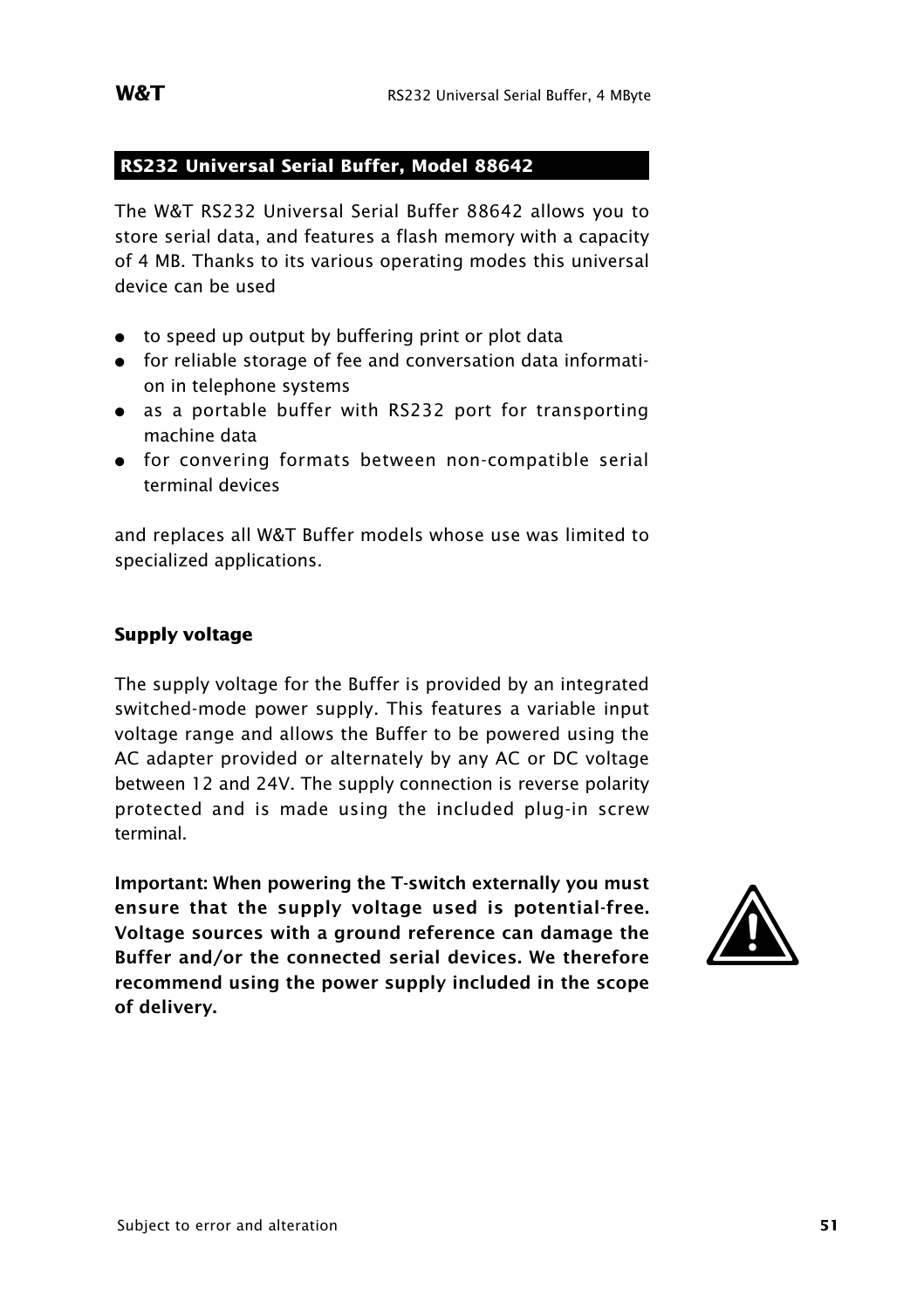#### **Universal Power Pack for off-mains supply of the buffer**

To operate the Buffer independently of a mains supply (e.g. for loading serial data into a machine which is not located near an outlet) an optional NiMh Power Pack can be ordered from Wieseman & Theis under part number 71006.

The Power Pack uses replaceable standard AA NiMh rechargeable batteries, has an integrated charging circuit and a rated capacity of approx. 11 Wh. This allows the batter set to power the Buffer for at least 10 operating hours.

The design and integrated charging and load management circuitry allow the battery pack to be inserted continuously into the voltage supply line of the buffer, so that power failure and interruptions can be bridged even over longer periods of time.

**The Power Pack is of course usable not only with the Universal Serial Buffer, but just as well as an emergency power supply for all W&T devices having a 12…24V DC input voltage.**

**In addition, a galvanically isolated control input on the Power Pack allows you to turn the connected terminal device on and off using any control voltage between 10 and 30 V.**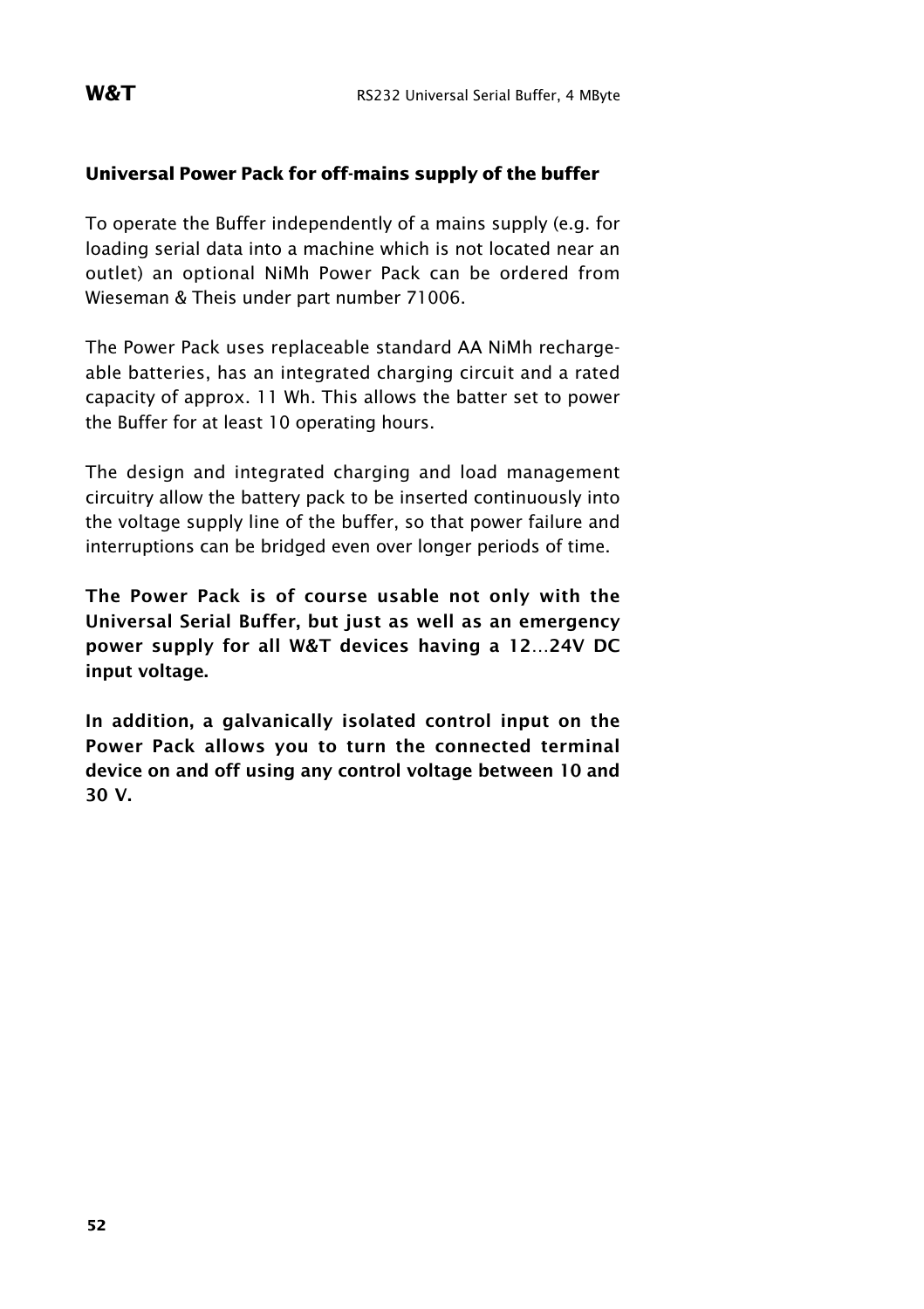#### **Life expectancy of the flash memory**

The RS232 Universal Serial Buffer has a total of 4 MB of nonvolatile memory, so that the stored data are not lost even in the event of a power failure.

In contrast to RAM-based memory, flash memory has the virtue of being non-volatile – an advantage which however comes at the expense of limited useful life. To help you estimate the life expectance of the device we have prepared a more detailed look at these memory chips:

The buffer uses flash chips having a typical life expectancy of 1,000,000 write cycles per memory cell. Since the buffer is organized as a ring memory, the memory cells are generally written in succession.

Assuming the buffer is operated at the maximum baud rate and continuous data throughput, 11,520 characters will be written to memory every second. Under these conditions each memory cell is rewritten every 364 seconds, resulting in a life expectance for the flash memory of around 11 years.

The above worst-case scenario *maximum baud rate with continuous data throughput over a time of 24h per day* is of course more theoretical than practical. Even at a speed of 19.200 kBaud the life expectancy rises to around 70 years with the buffer still being sent data around the clock.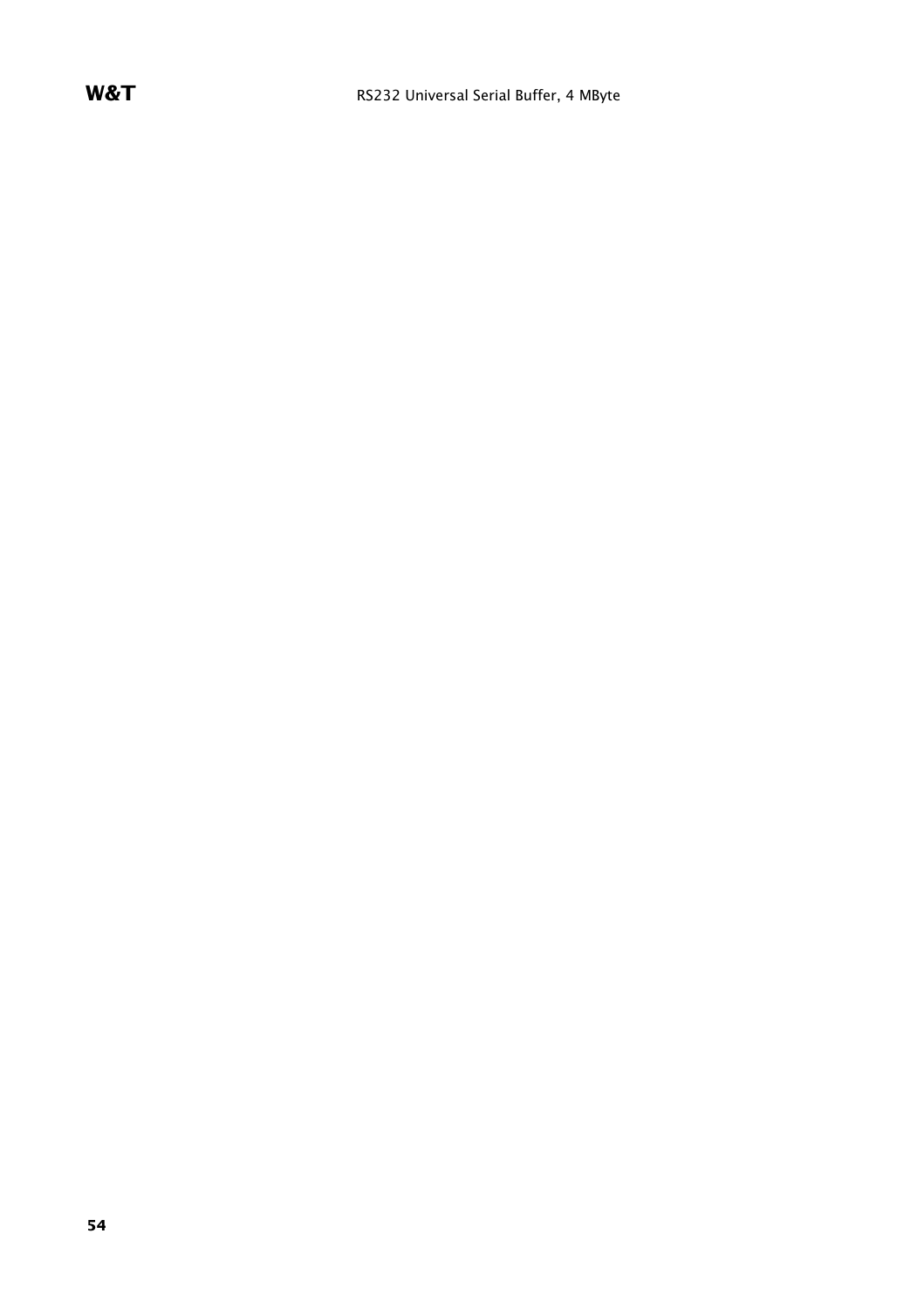#### **Standard Serial Buffer**

In this mode the RS232 Universal Serial Buffer serves as a fast buffer storage device for serial data between an RS232 data sender and an RS232 receiver using the first-in/first-out principle: The data leave the output of the buffer in exactly the same order in which they were written to the buffer by the computer. Pressing the "Play" key in this mode performs another output of the entire buffer contents, whereas pressing . Clear" deletes the buffer contents.

For practical use of the copy function using the "Play" button, actuate the "Clear" button before recording the data. Please be sure that the capacity limit of the buffer is not exceeded during the data transfer. The memory is configured as a ring buffer, so that in case of memory overflow the oldest data are overwritten, resulting in unpredictable copy results if the capacity is exceeded.

The Buffer operates bi-directionally with a maximum transmission speed of 115.200 baud and allows the input and output ports to be configured separately with respect to transmission speed, data format and handshake procedure. In the direction of the receiver the entire memory contents of the Buffer is available. This memory is reserved for buffering the data from the computer to the peripheral device. The reverse direction does not use a memory.

The ability to configure both Buffer ports separately means you can run at a significantly higher speed on the computer side than the peripheral device allows. This enables you to drastically increase efficiency of the Buffer in the application.

It is also possible to use the Buffer as a converter between two RS232 devices whose transmission parameters or handshake procedure are not compatible with each other.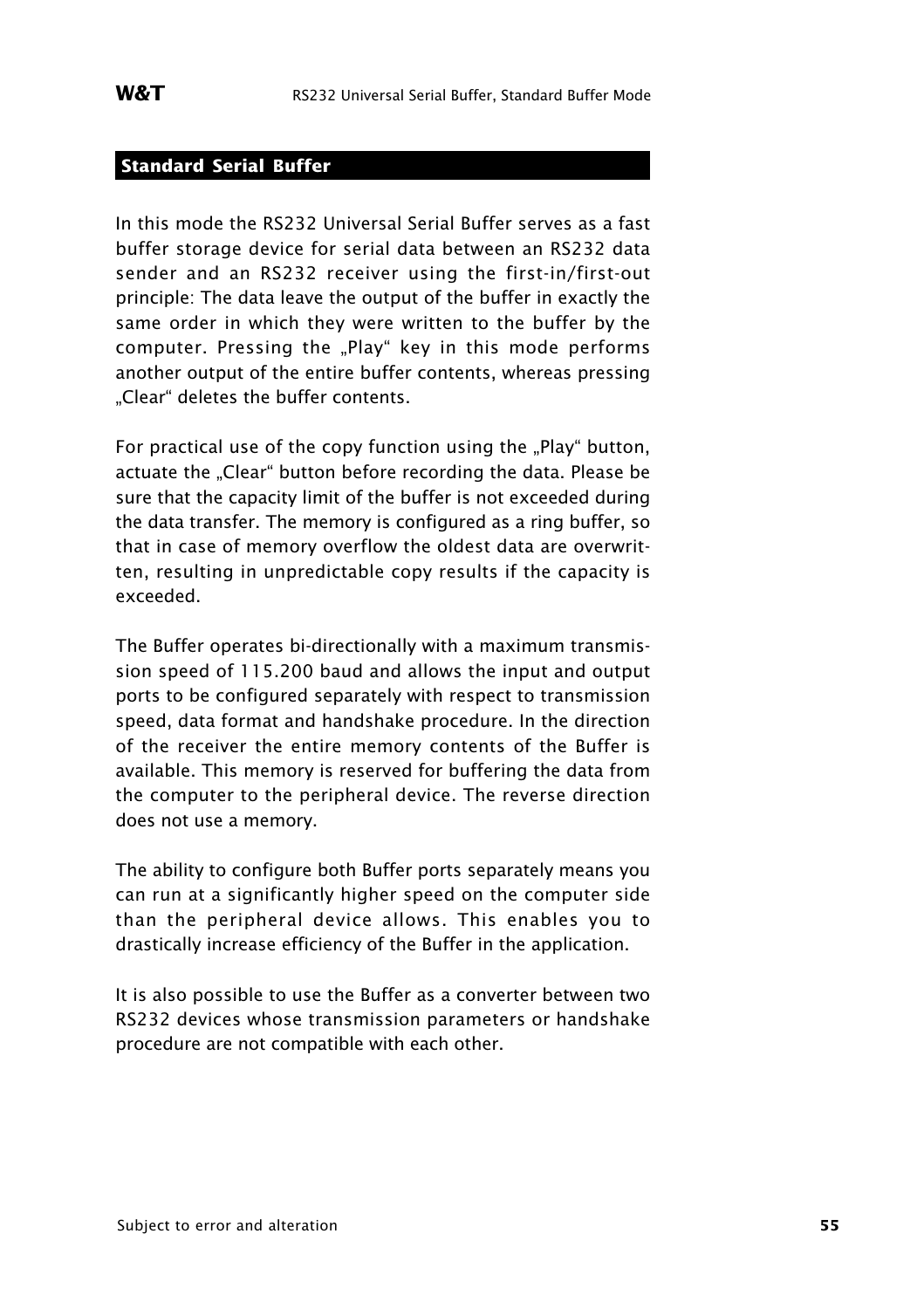#### **Setting the operating mode**

The *Standard Serial Buffer* operating mode is selected using the DIL switch bank SW4:

| Operating mode         |     | ۲Z |                      |  |  |
|------------------------|-----|----|----------------------|--|--|
| Standard Serial Buffer | off | ᄉ  | $\ddot{\phantom{1}}$ |  |  |

#### **Connection example for Serial Buffer mode**

Inserting the RS232 Universal Serial Buffer between PC and printer or plotter with hardware handshake:

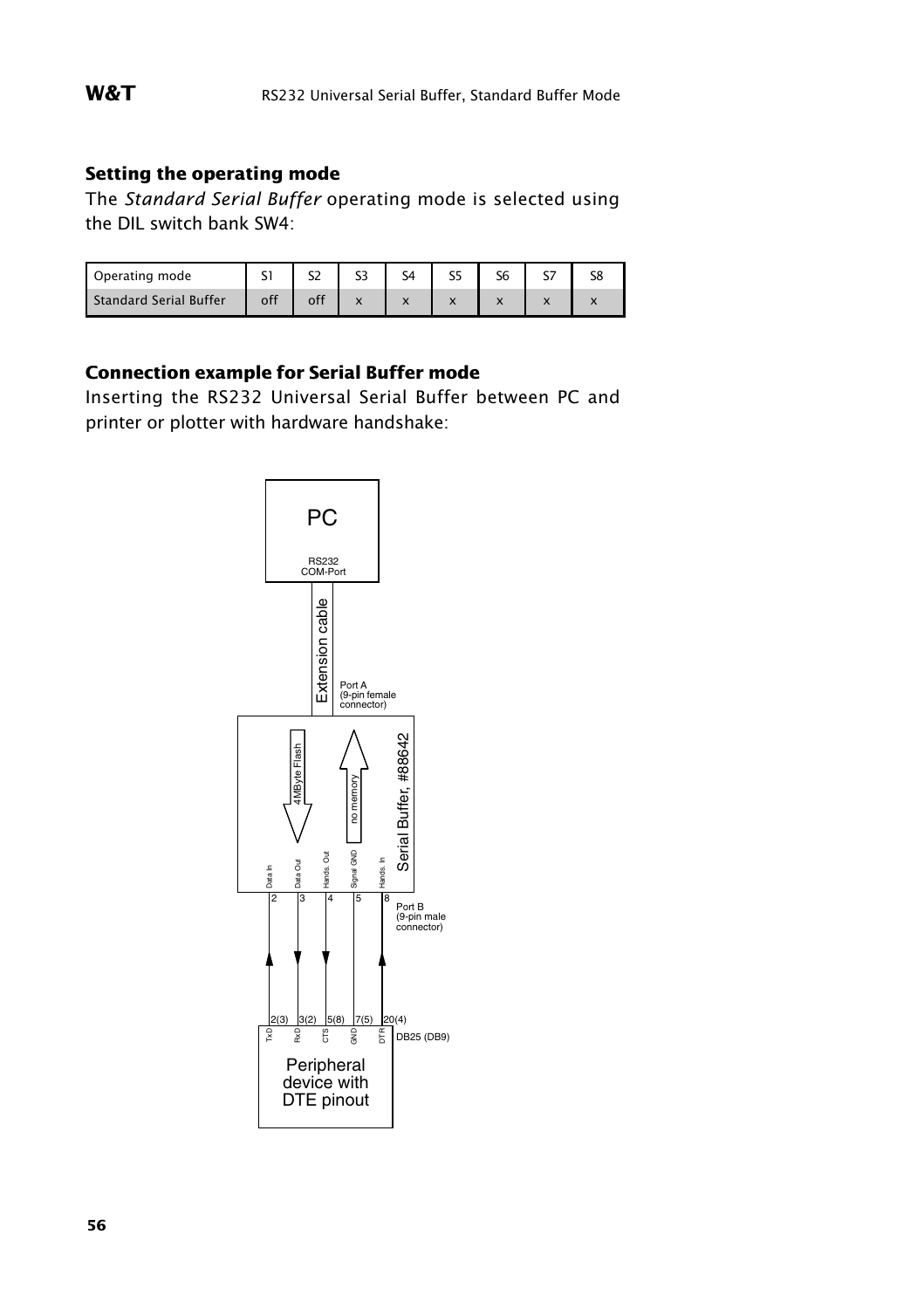#### **Mechanical features and enclosure**

The Buffer comes with two 9-pin RS232 ports and is integrated into a 45mm wide plastic housing for mounting on standard rails conformal with DIN EN 50022-35.



**Configuring the serial ports and Buffer operating modes requires opening the housing of the device. For this purpose it is advantageous to screw a SUB-D plug with body to one port on the Buffer and use the attached plug to assist in pulling off the housing cover.**



#### **Wiring assignments**

The RS232 port A of the buffer is implemented as a SUB-D female connector with DCE pin functions, and port B as a SUB-D male connector with DTE pin functions. This design ensures that the buffer can be wired into the majority of applications with standard 1:1 cables. In addition, this pin configuration make installation and startup easier, since the data transfer can be tested first without involving the buffer by simply connecting the cables together.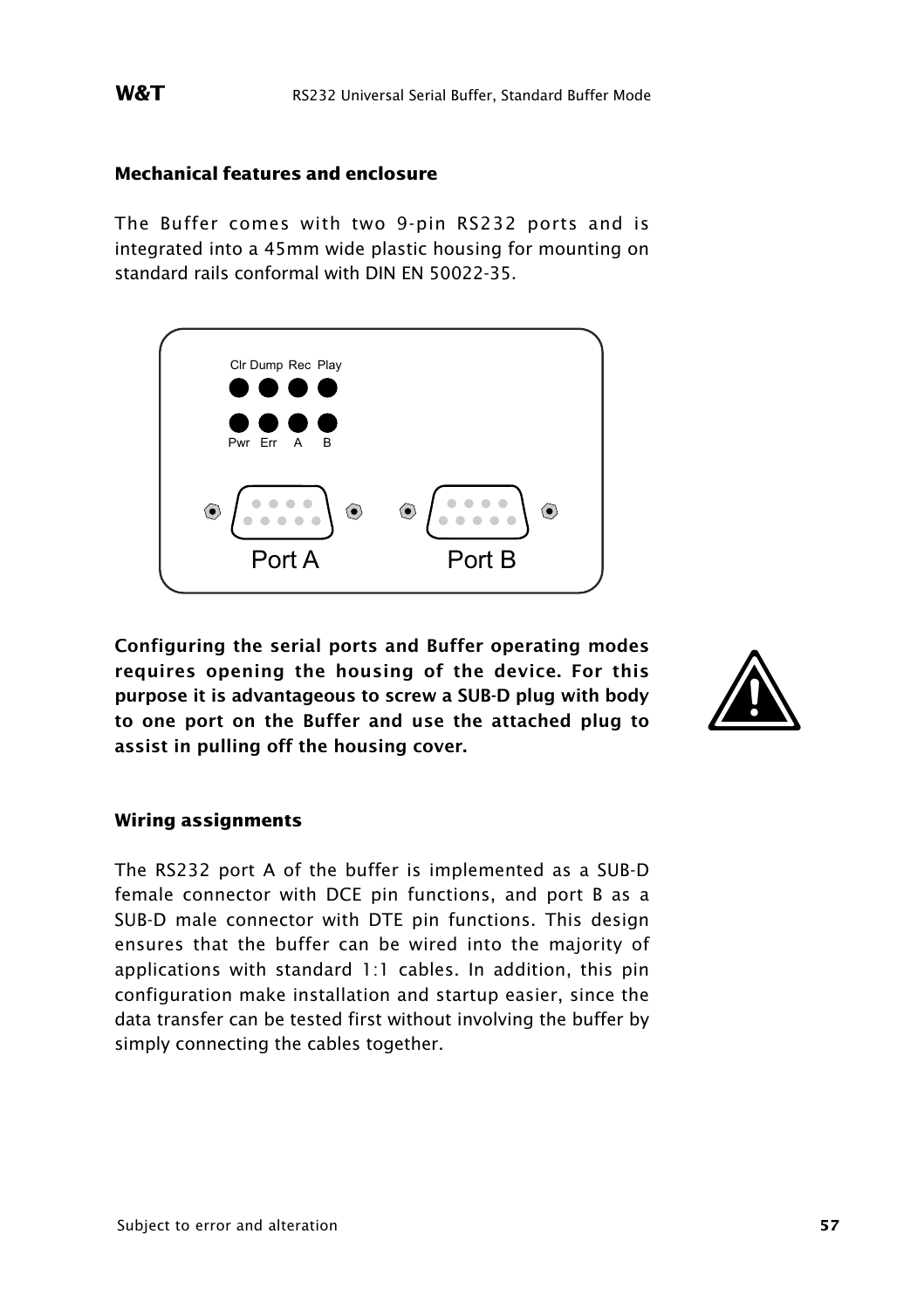The pinout for the individual ports can be found in the following tables.

| Pin#           | <b>Function</b> | Signal         | <b>Direction</b> |
|----------------|-----------------|----------------|------------------|
|                | always "on"     | <b>DCD</b>     | output           |
| 2              | data out        | RxD            | output           |
| 3              | data in         | <b>TxD</b>     | input            |
| 4              | handshake in    | <b>DTR</b>     | input            |
| 5              | signal GND      | <b>GND</b>     | <b>GND</b>       |
| 6              | handshake out   | <b>DSR</b>     | output           |
| $\overline{7}$ | not connected   | <b>RTS</b>     | input            |
| 8              | handshake out   | <b>CTS</b>     | output           |
| 9              | always "off"    | R <sub>1</sub> | output           |

**RS232 input Port A with DCE pin functions:**

#### **RS232 output Port B with DTE pin functions:**

| Pin#           | Function      | Signal         | Direction  |
|----------------|---------------|----------------|------------|
|                | not connected | <b>DCD</b>     | input      |
| $\overline{c}$ | data in       | RxD            | input      |
| 3              | data out      | <b>TxD</b>     | output     |
| 4              | handshake out | <b>DTR</b>     | output     |
| 5              | signal GND    | <b>GND</b>     | <b>GND</b> |
| 6              | not connected | <b>DSR</b>     | input      |
| $\overline{7}$ | always "on"   | <b>RTS</b>     | output     |
| 8              | handshake in  | <b>CTS</b>     | input      |
| 9              | not connected | R <sub>1</sub> | input      |

**58**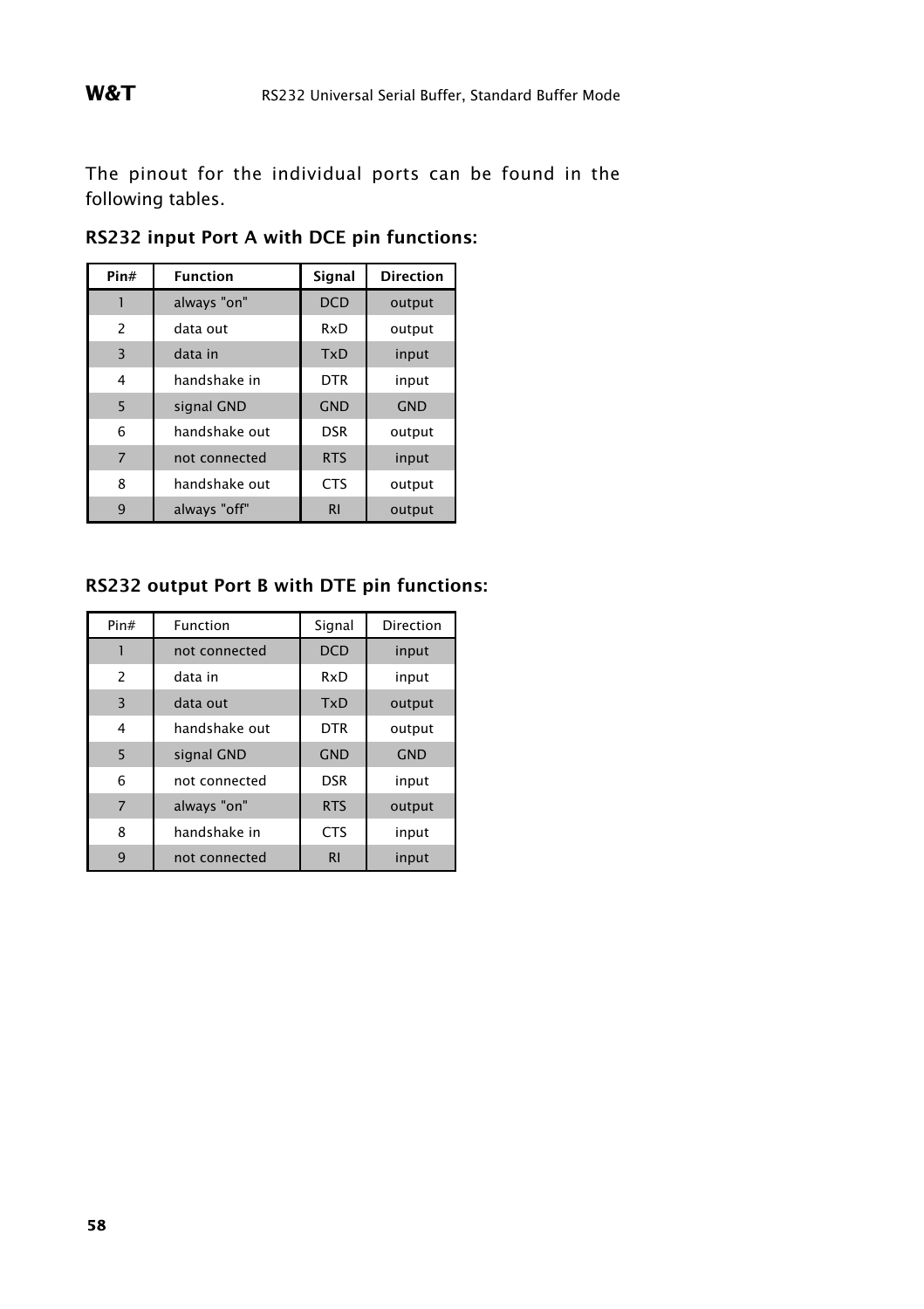#### **Display elements of the buffer**

The Buffer has four LEDs, with the green "Power" LED indicating the presence of correct supply voltage. The LED marked "Error" indicates the presence of parity or framing errors in running data traffic and can only be cleared explicitly by pressing the "Clear" key.

The LED marked ..A" indicates that the buffer is receiving current data from the terminal device on Port A, and LED "B" indicates data output on Port B.

#### **Control elements of the buffer**

The "Clear" key resets the Buffer and deletes all internal data and error memories. Holding down the Clear key longer resets not only the write and read pointers of the buffer, but also physically deletes the memory contents.

Pressing the "Dump" key when the device is turned on outputs the current setting of the Buffer on whichever serial port has been selected using the DIL switches. Additional information about this function can be found in the section Diagnostic functions > Setting-dump.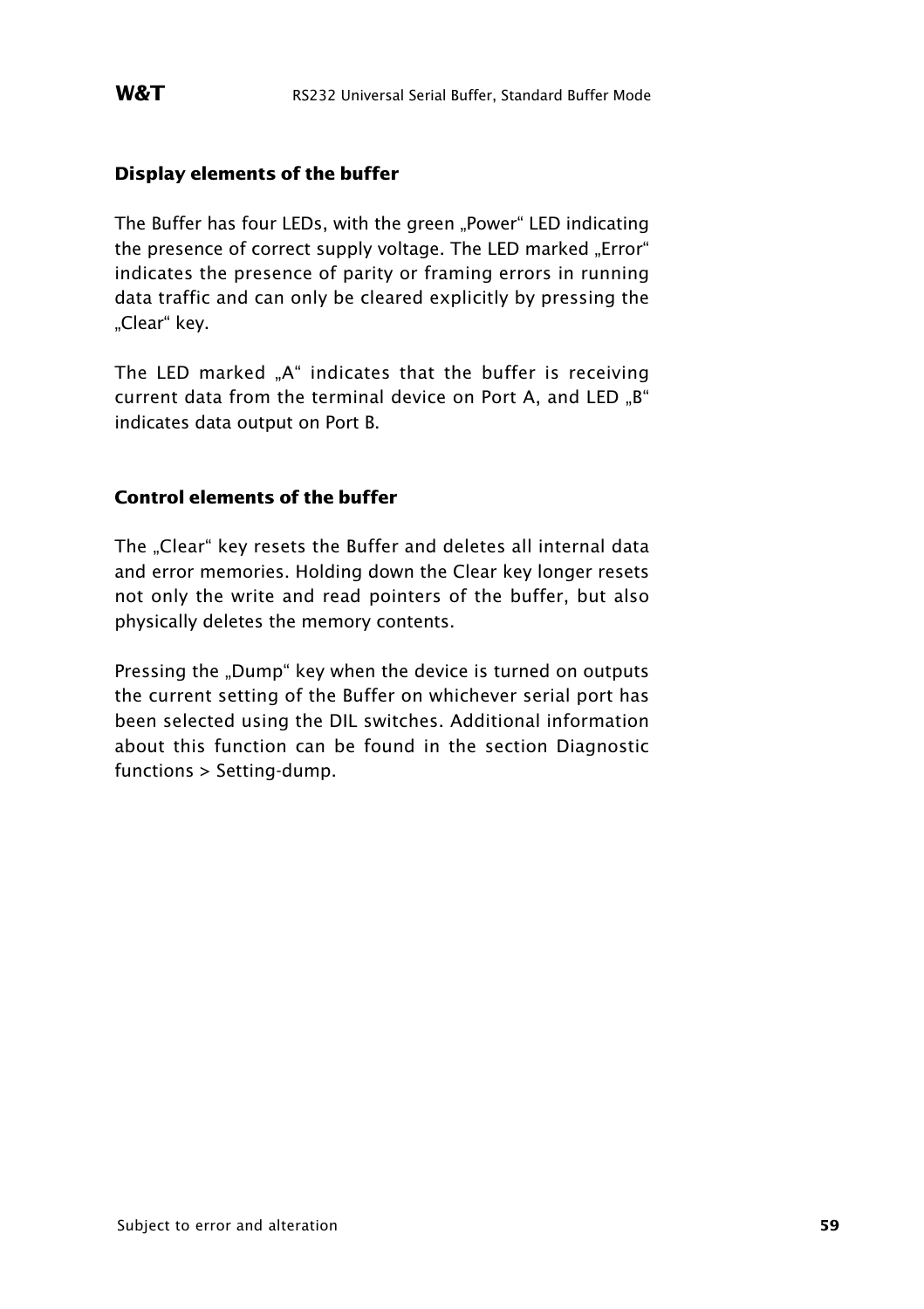#### **Configuring the serial ports**

Both ports of the Universal Serial Buffer can be configured for transmission rate, data format and handshake procedure completely independently of each other. This feature allows you to connect the Buffer to terminal devices which use different serial data formats.

The modular construction of the Buffers allows you to incorporate other interface modules to convert the interface type within the device. Especially when larger quantities are involved changing over the Buffer with other interface modules represents an economical alternative to the external converters otherwise commonly used. Please contact us with any requirements for special versions of the Buffer.

You set the serial parameters using two DIL switch banks SW1 and SW2 inside the device. The position and arrangement of the DIL switch banks with respect to the corresponding port can be seen in the following sketch.

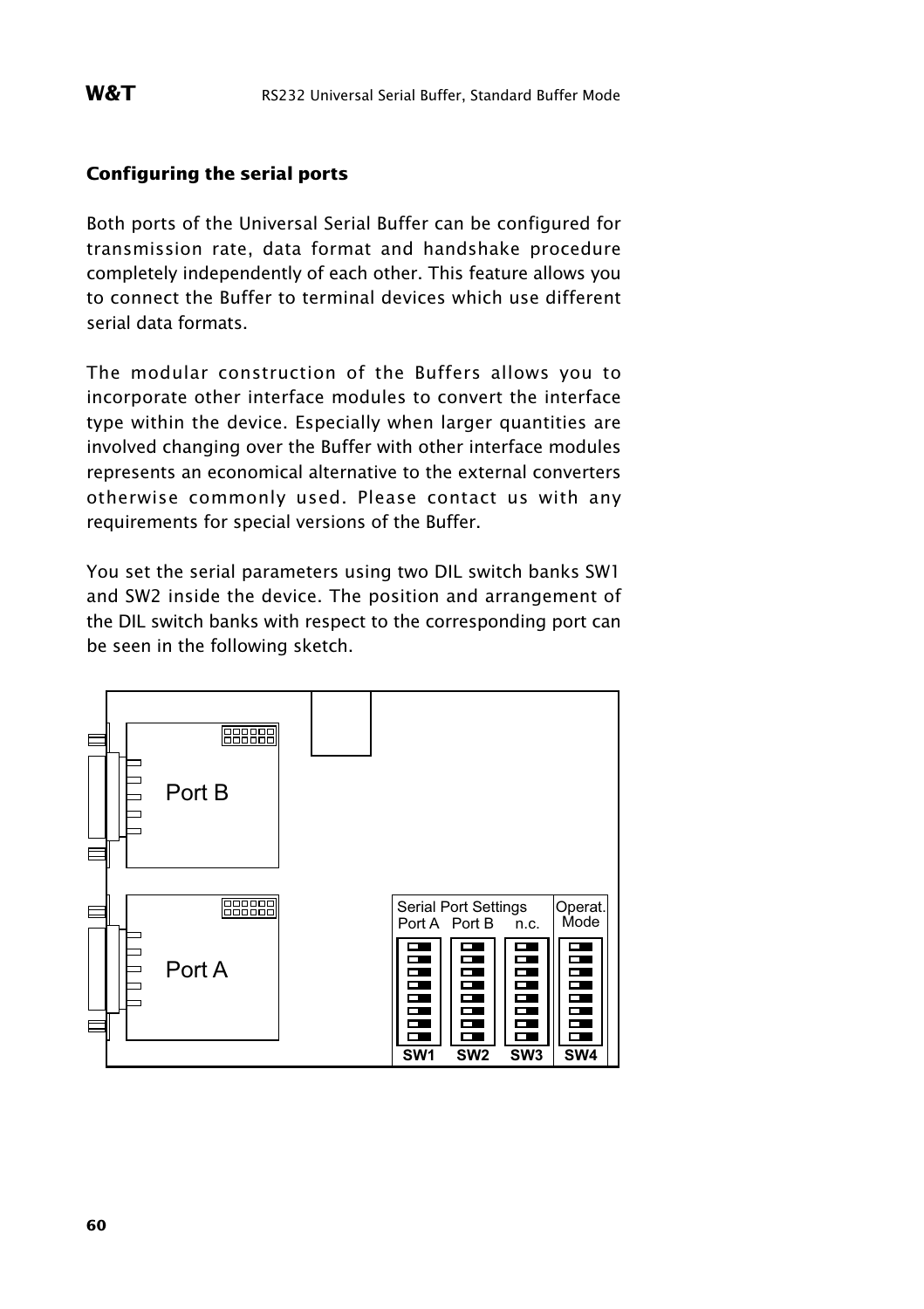#### **Serial format**

Baud rate, number of data bits and any parity bit which may be used can be configured separately for each port on the Buffer, so that the format can be adapted to any connected terminal device.

#### **Handshake procedure**

Both serial ports of the Buffer can be set to hardware handshake or XON/XOFF handshake independently of each other. Operating the Buffer with no handshake is not recommended.

Whe the Buffer is nearly filled with data, an XOFF code (13H) is output on the corresponding port and for the next received character the hardware handshake output is set to .Block' (negative level). Once the buffer has been emptied again, an XON code (11H) is output and the hardware handshake output is set to , Enable' (positive level).

If the T-switch receives an XOFF code or detects a block level (negative level) on the hardware handshake input, it stops sending data on the corresponding port no later than one byte after this state is detected. If the T-switch receives an XON code or detects an enable level (positive level) on the hardware handshake input, it resumes sending data.

The XON and XOFF codes are used only for the handshake; these codes are not data and are also not allowed to be contained in the user data. If a hardware handshake is used however and the T-switch is correspondingly configured, the XON and XOFF codes are treated as normal data.

When hardware handshake inputs are open or improperly wired, the T-switch may send no data on the affected port. If you use only software handshake and configure the T-switch accordingly, this problem will of course not occur.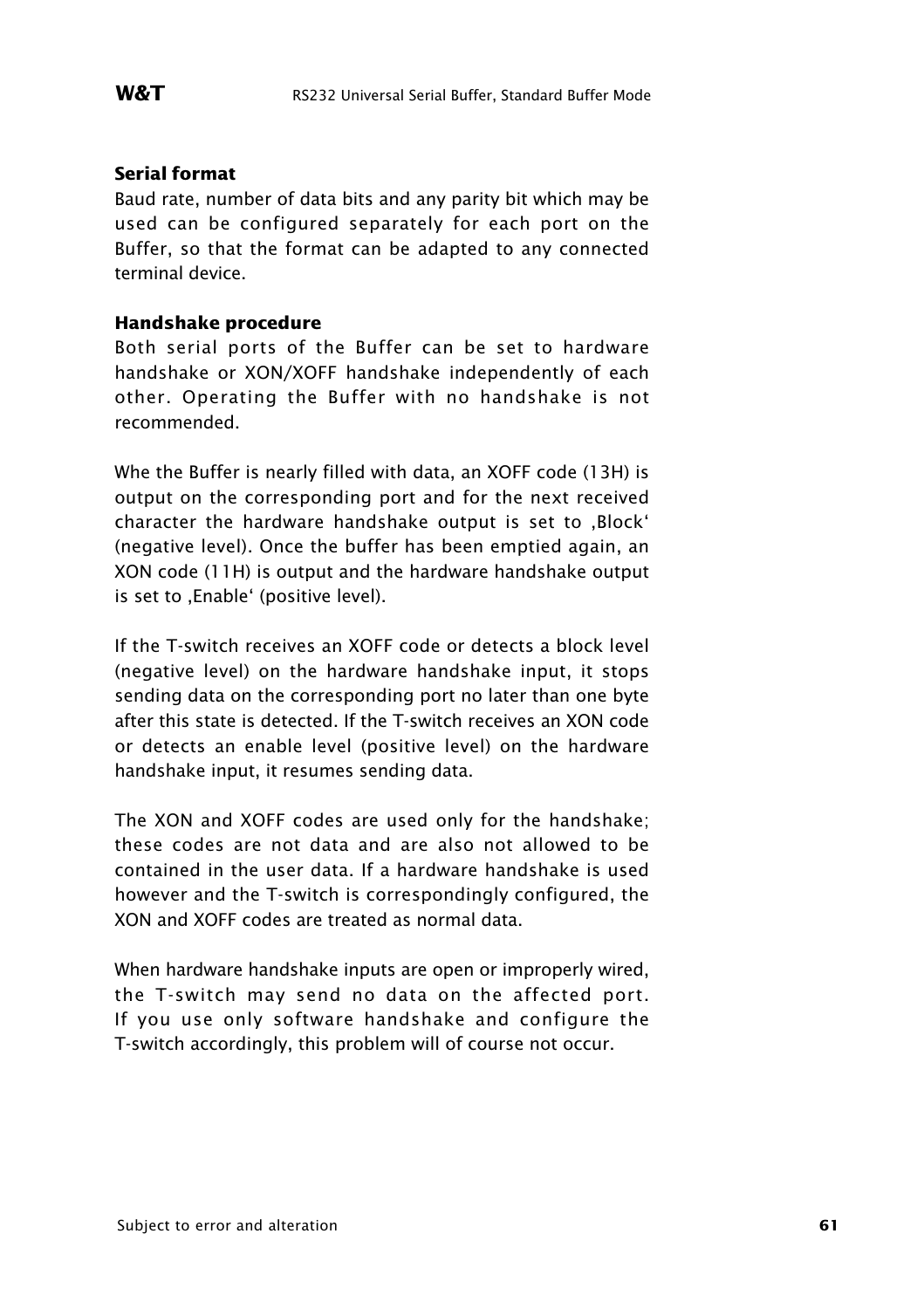#### **Setting the format - DIL switches**

The DIL switch banks SW1 and SW2 have the same scope of functions for both ports: the individual switches determine the transmission speed, the number of data bits, the parity and the handshake procedure of the respective port. The function of the individual switches can be seen in the following tables:

| handshake          | S١  | data bit   | S6 |
|--------------------|-----|------------|----|
| hardware handshake | off | data bit   |    |
| software handshake | ΩN  | 8 data bit | ገN |

| data bit   | S6  |
|------------|-----|
| 7 data bit | off |
| 8 data bit | ΩN  |

| parity      | S7  | S8  |
|-------------|-----|-----|
| no parity   | X   | off |
| odd parity  | off | ON  |
| even parity | ON  | ON  |

| baudrate        | S2  | S3  | S4  | S5  |
|-----------------|-----|-----|-----|-----|
| <b>150 Baud</b> | off | off | off | off |
| 300 Baud        | ON  | off | off | off |
| 600 Baud        | off | ON  | off | off |
| 1200 Baud       | ON  | ON  | off | off |
| 2400 Baud       | off | off | ON  | off |
| 4800 Baud       | ON  | off | ON  | off |
| 9600 Baud       | off | ON  | ON  | off |
| 19200 Baud      | ON  | ON  | ON  | off |
| 38400 Baud      | off | off | off | ON  |
| 57600 Baud      | ON  | off | off | ON  |
| 64000 Baud      | off | ON  | off | ON  |
| 76800 Baud      | ON  | ON  | off | ON  |
| 115200 Baud     | off | off | ON  | ON  |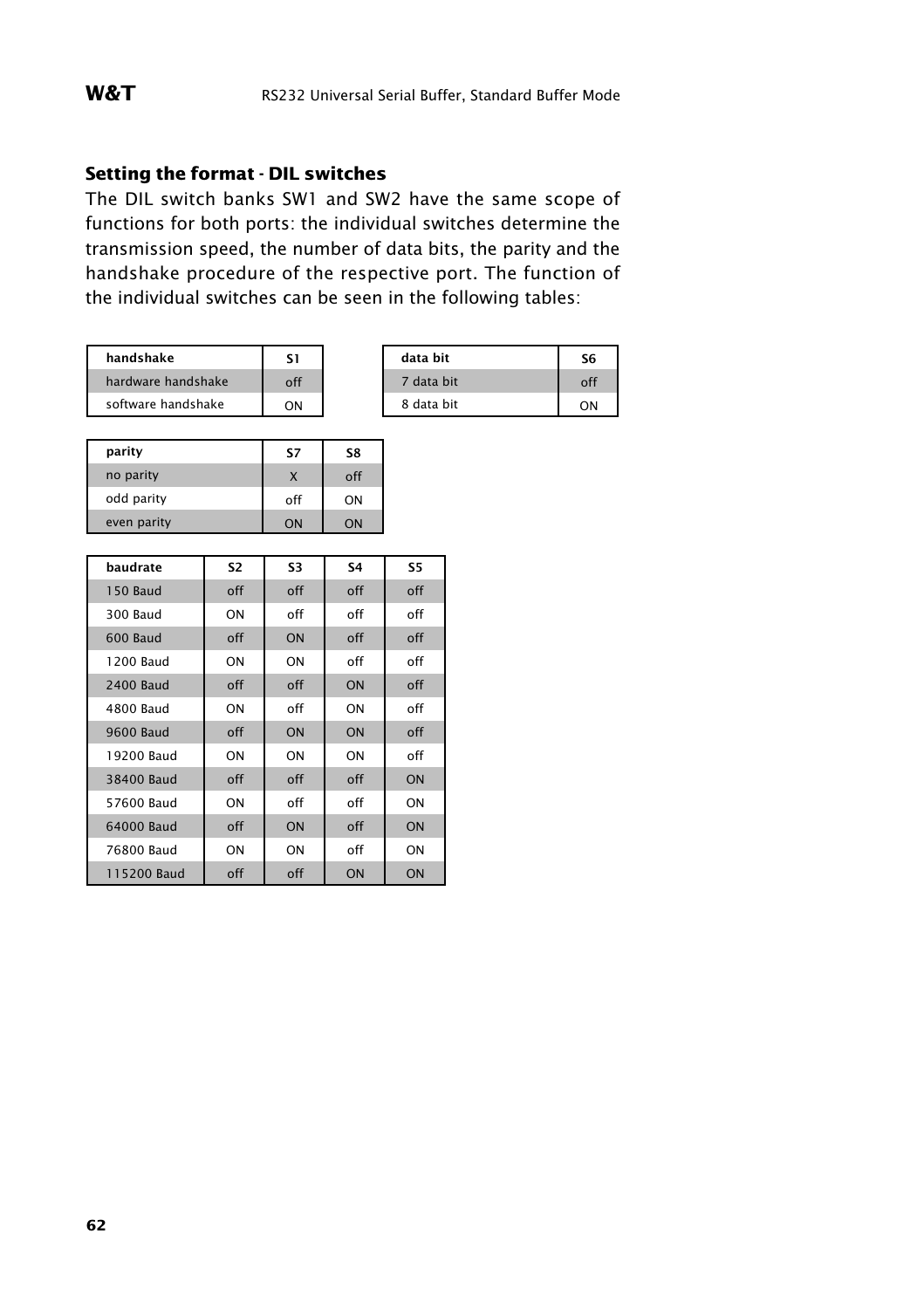#### **Diagnostic functions**

Starting up an RS232 port is often accompanied by difficulties, since both the pin assignments as well as the transmission parameters need to agree in order to enable errorless data transmission.

The RS232 Universal Serial Buffer 88642 has a settings dump function integrated that allows you to check the configuration, which can be quite useful during installation.

#### **Settings dump**

As a first test the settings dump integrated in the Buffer can be used to automatically generate a text which shows all the programmed settings in the 88642.

The settings dump has multiple functions:

- **•** Testing the data and ground line connection
- **•** Testing the transmission parameters
- **•** Concise output of all settings
- Handshake test for data output from the 88642

To be able to generate the settings dump even under improper handshake conditions, the dump is even output if the port is blocked, though at a very slow speed. This means:

- $\bullet$  Handshake enabled  $\rightarrow$  Fast dump output
- $\bullet$  Handshake blocked  $\rightarrow$  Slow dump output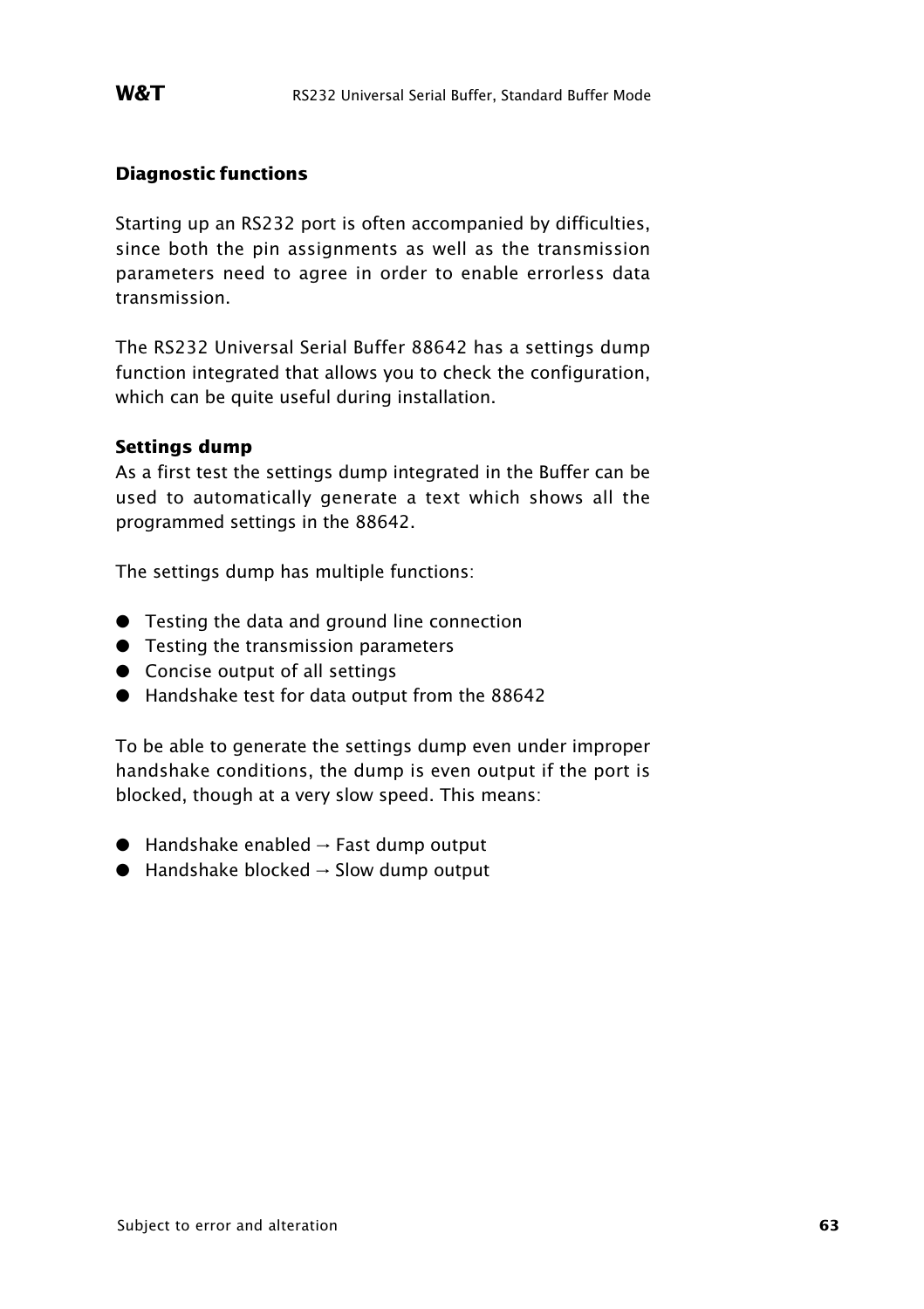#### **Selecting the ports for the settings dump**

Switches SW4.3 and SW4.4 can be used to select the port(s) on which you want to perform the settings dump:

| Dump Output | S3  | S <sub>4</sub> |
|-------------|-----|----------------|
| Port A      | off | off            |
| Port B      | ON  | off            |
| Port C      | off | ON             |
| All ports   | ON  | ON             |

#### **Creating the settings dump**

Hold down the "Dump" key and then connect the Buffer to its power supply. After releasing the key the port set on the DIL switches SW4.3 and SW4.4 generates the following output:

```
PU 40,6000::SI 0.2,0.3:DT
LB
LB RS232 Universal Serial Buffer, 4MBYTE
LB VERSION 1.x
LB PORTABLE BUFFER MODE
T.B
LB PORT A: BAUD
                            9600
LB DATA 8
LB PARITY NO
LB
\begin{tabular}{lllllll} \bf{LB} & \tt{HANDSHAKE} & \tt{HARD} \end{tabular}T.B
LB PORT B: BAUD
                            9600
LB DATA 8
LB PARITY NO
LB
\begin{tabular}{lllllll} \bf{LB} & & & & & & & & & & & \bf{HARD} \end{tabular}
```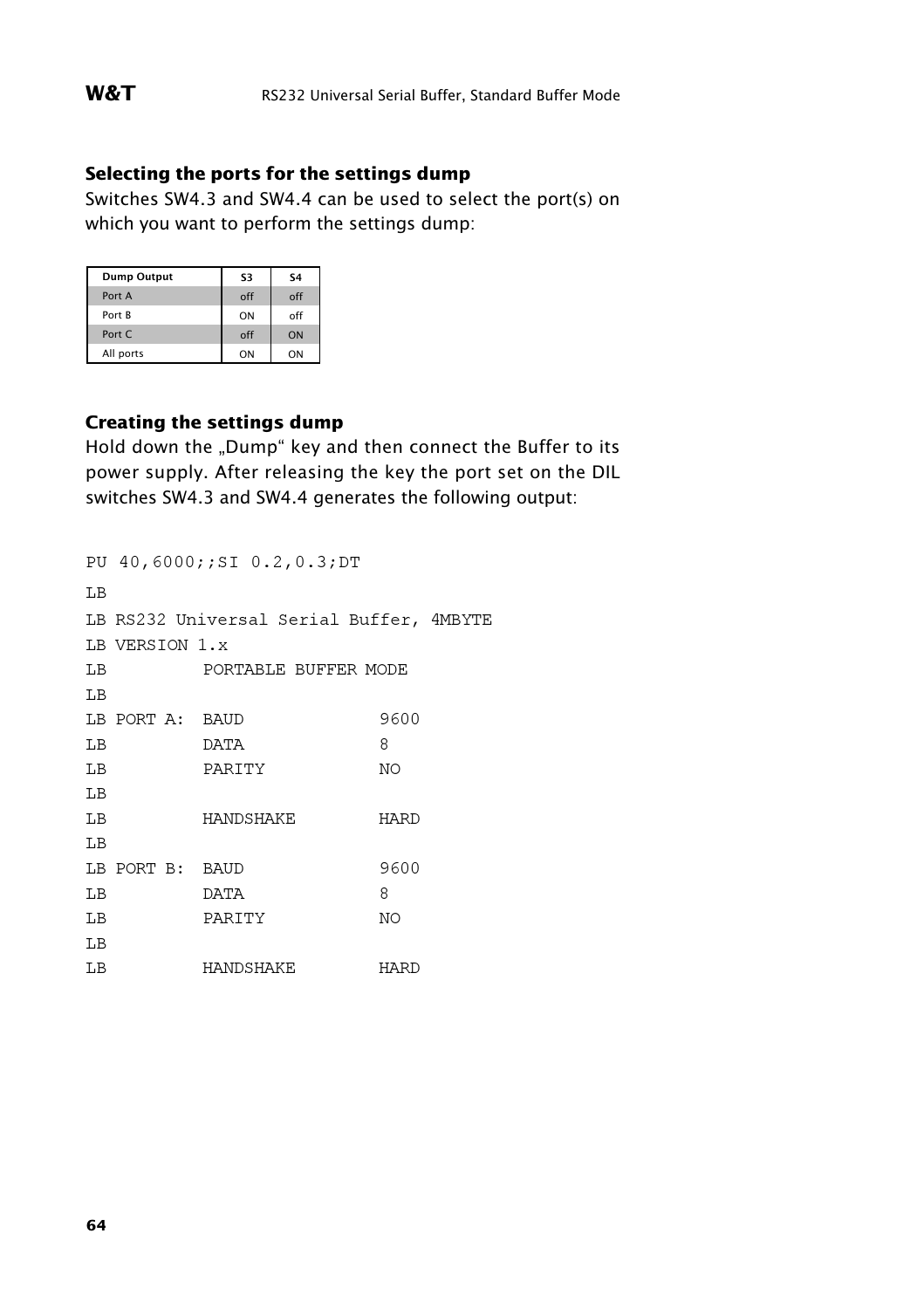#### **Fee data buffer Mode**

In this mode the RS232 Universal Serial Buffer is used for buffering call and fee data between a telephone system and the processing PC.

In contrast to the standard serial buffer mode, the output interface of the Buffer is essentially blocked after power-on, so that incoming data are not lost when the buffer is reset. The interface to the PC must be explicitly enabled using control sequences and then blocked again after reading out the data.

The use of flash memory chips means that the buffer contents is retained even after loss of power. However, integrity of the data is not ensured for information reaching the buffer while the supply voltage is in the process of collapsing. For critical applications we therefore strongly recommend using the UPS of the telephone system to back the buffer.

After a power loss you may use the control sequence 1Bh 0Fh 0Dh to read out the entire contents of the buffer whenever desired, so that the data stored in the unit can be retrieved with no problem. Executing this function however resets the write pointer of the buffer to the beginning of the memory, so that this option should only be used with care in normal operation.

Using the freely available Windows utility downloadable from www.WuT.de, you can read the data out of the buffer from any PC. After connecting the Buffer to a COM port on the PC and selecting the port in the utility, you can read out the contents of the Buffer by clicking on the Start button and then save it to a file.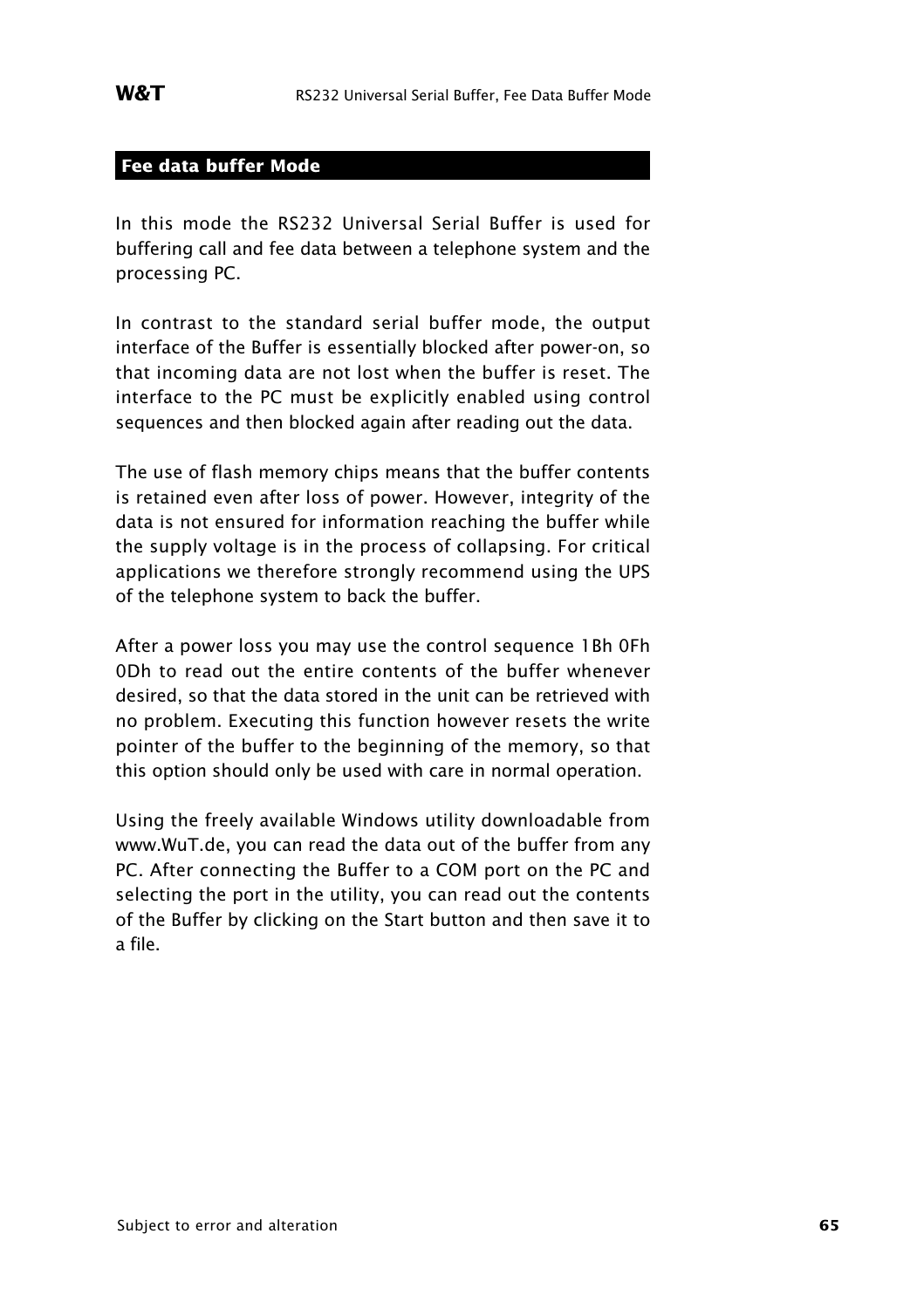#### **Setting the operating mode**

The *Fee Data Buffer* operating mode is selected using the DIL switch bank SW4:

| Operating mode  | $\sim$<br>◡                           | cn | $\sim$<br>ככ             | $\varsigma_4$                         | ر د                      | $\overline{\phantom{a}}$ | $\sim$<br>- |           |
|-----------------|---------------------------------------|----|--------------------------|---------------------------------------|--------------------------|--------------------------|-------------|-----------|
| Fee Data Buffer | $\overline{\phantom{a}}$<br>$\lambda$ | ON | $\overline{\phantom{a}}$ | $\overline{\phantom{a}}$<br>$\lambda$ | $\overline{\phantom{a}}$ |                          | . .         | $\lambda$ |

#### **Wiring example**

PC <> telephone system with hardware handshake

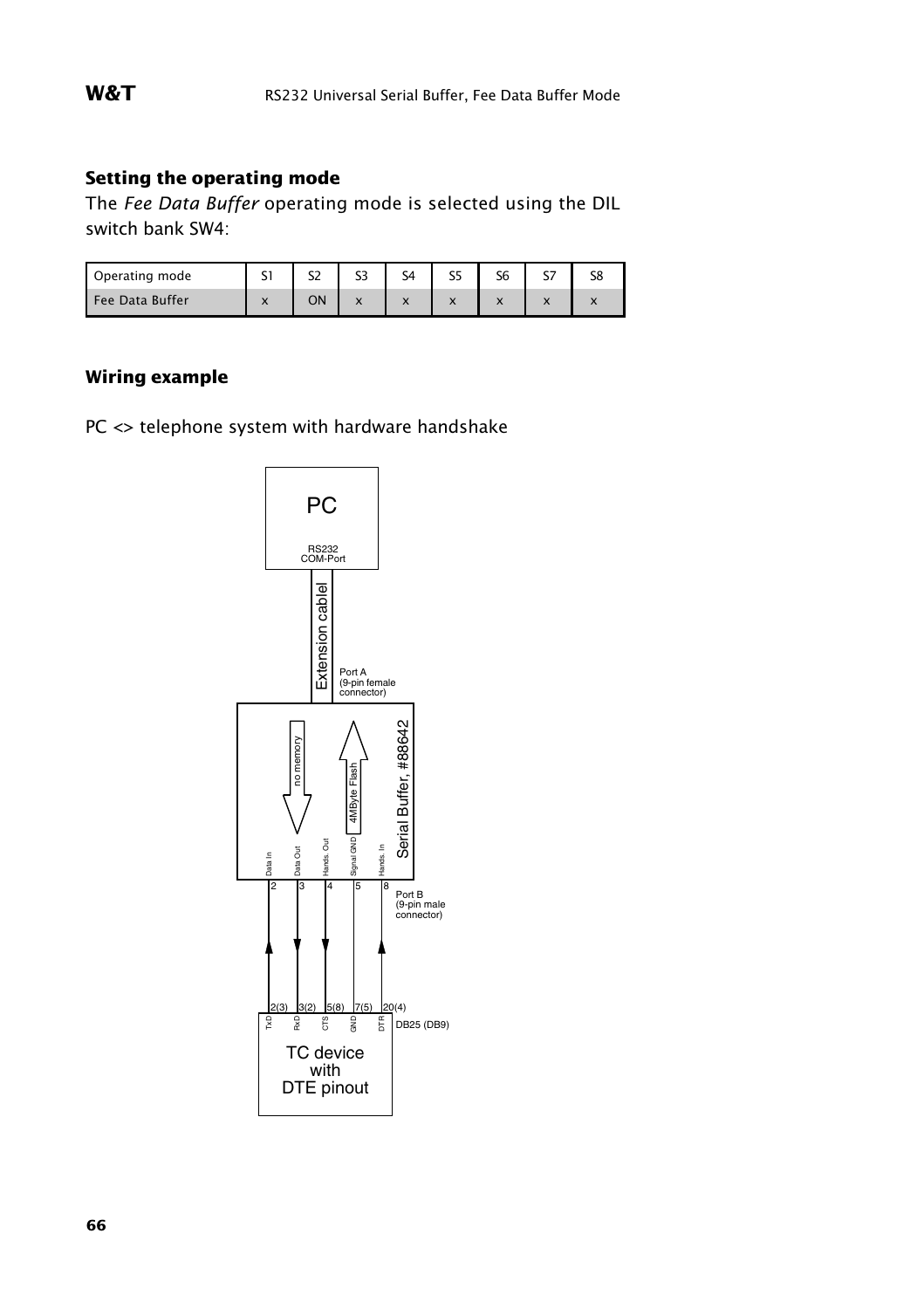#### **Mechanical features and enclosure**

The Buffer comes with two 9-pin RS232 ports and is integrated into a 45mm wide plastic housing for mounting on standard rails conformal with DIN EN 50022-35.



**Configuring the serial ports and Buffer operating modes requires opening the housing of the device. For this purpose it is advantageous to screw a SUB-D plug with body to one port on the Buffer and use the attached plug to assist in pulling off the housing cover.**



#### **Wiring assignments**

The RS232 port A of the buffer is implemented as a SUB-D female connector with DCE pin functions, and port B as a SUB-D male connector with DTE pin functions. This design ensures that the buffer can be wired into the majority of applications with standard 1:1 cables. In addition, this pin configuration make installation and startup easier, since the data transfer can be tested first without involving the buffer by simply connecting the cables together.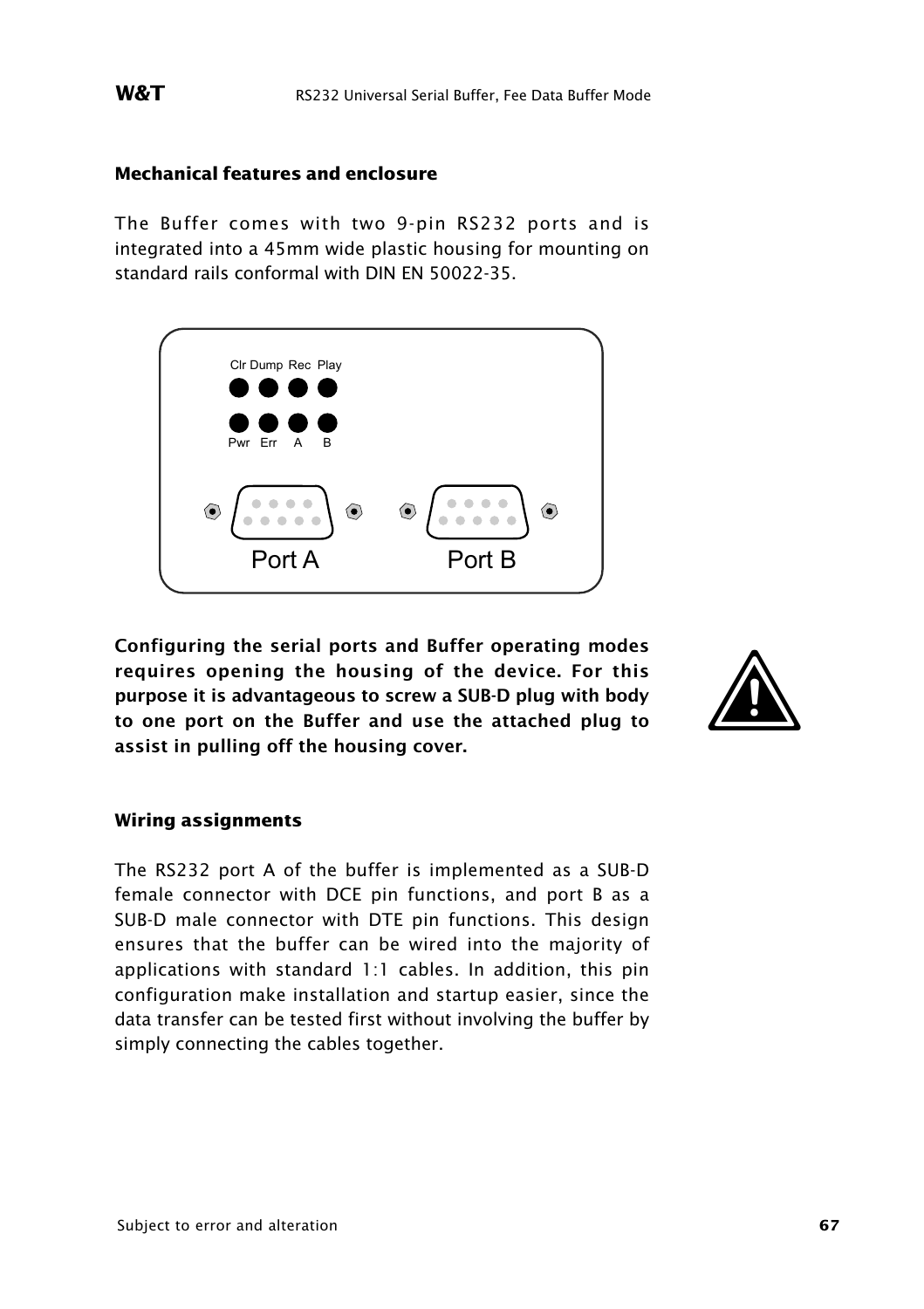The pinout for the individual ports can be found in the following tables.

| Pin#           | <b>Function</b> | Signal     | <b>Direction</b> |
|----------------|-----------------|------------|------------------|
|                | always "on"     | <b>DCD</b> | output           |
| 2              | data out        | RxD        | output           |
| $\overline{3}$ | data in         | TxD        | input            |
| 4              | handshake in    | <b>DTR</b> | input            |
| 5              | signal GND      | <b>GND</b> | <b>GND</b>       |
| 6              | handshake out   | <b>DSR</b> | output           |
| $\overline{7}$ | not connected   | <b>RTS</b> | input            |
| 8              | handshake out   | <b>CTS</b> | output           |
| 9              | always "off"    | R1         | output           |

**RS232 input Port A with DCE pin functions:**

#### **RS232 output Port B with DTE pin functions:**

| Pin#           | Function      | Signal     | Direction  |
|----------------|---------------|------------|------------|
|                | not connected | <b>DCD</b> | input      |
| $\overline{c}$ | data in       | RxD        | input      |
| 3              | data out      | <b>TxD</b> | output     |
| 4              | handshake out | <b>DTR</b> | output     |
| 5              | signal GND    | <b>GND</b> | <b>GND</b> |
| 6              | not connected | <b>DSR</b> | input      |
| $\overline{7}$ | always "on"   | <b>RTS</b> | output     |
| 8              | handshake in  | <b>CTS</b> | input      |
| 9              | not connected | R1         | input      |

**68**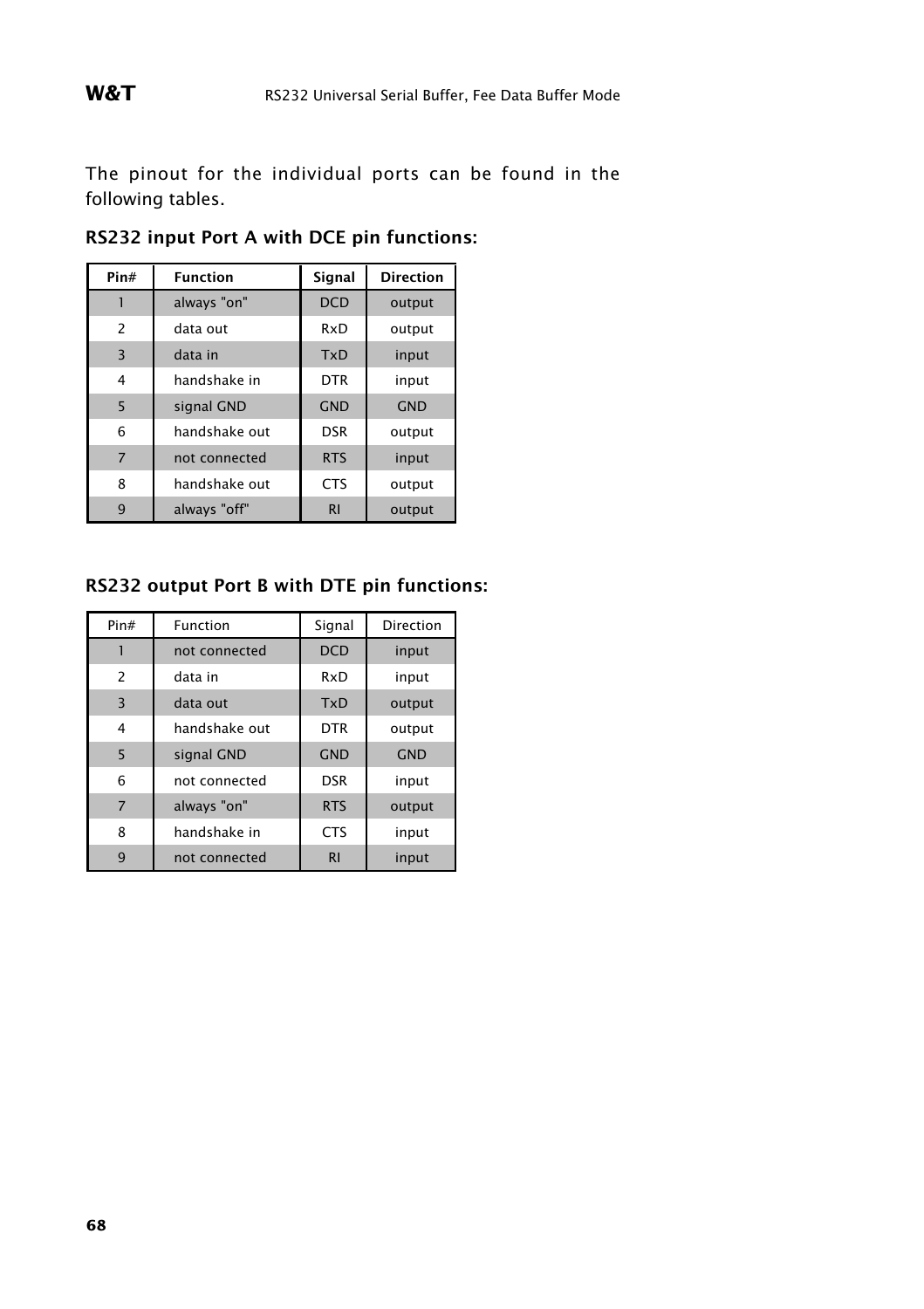#### **Display elements of the buffer**

The Buffer has four LEDs, with the green "Power" LED indicating the presence of correct supply voltage. The LED marked "Error" indicates the presence of parity or framing errors in running data traffic and can only be cleared explicitly by pressing the "Clear" key.

The red LED marked ..A" shows the state of the memory and indicates any of the following three conditions:

**OFF:** The memory is empty; there are no call data. **ON:** There are call data in the memory. Memory utilization is less than 80% of the available memory capacity. **FLASHING:** There are call data in the memory. Memory utilization is over 80% of the available memory capacity.

The LED marked "B" indicates that the Buffer is receiving data from the telecommunications system through Port B.

#### **Control elements of the buffer**

The "Clear" key resets the Buffer and deletes all internal data and error memories. Holding down the Clear key longer resets not only the write and read pointers of the buffer, but also physically deletes the memory contents.

Pressing the "Dump" key when the device is turned on outputs the current setting of the Buffer on whichever serial port has been selected using the DIL switches. Additional information about this function can be found in the section Diagnostic functions > Setting-dump.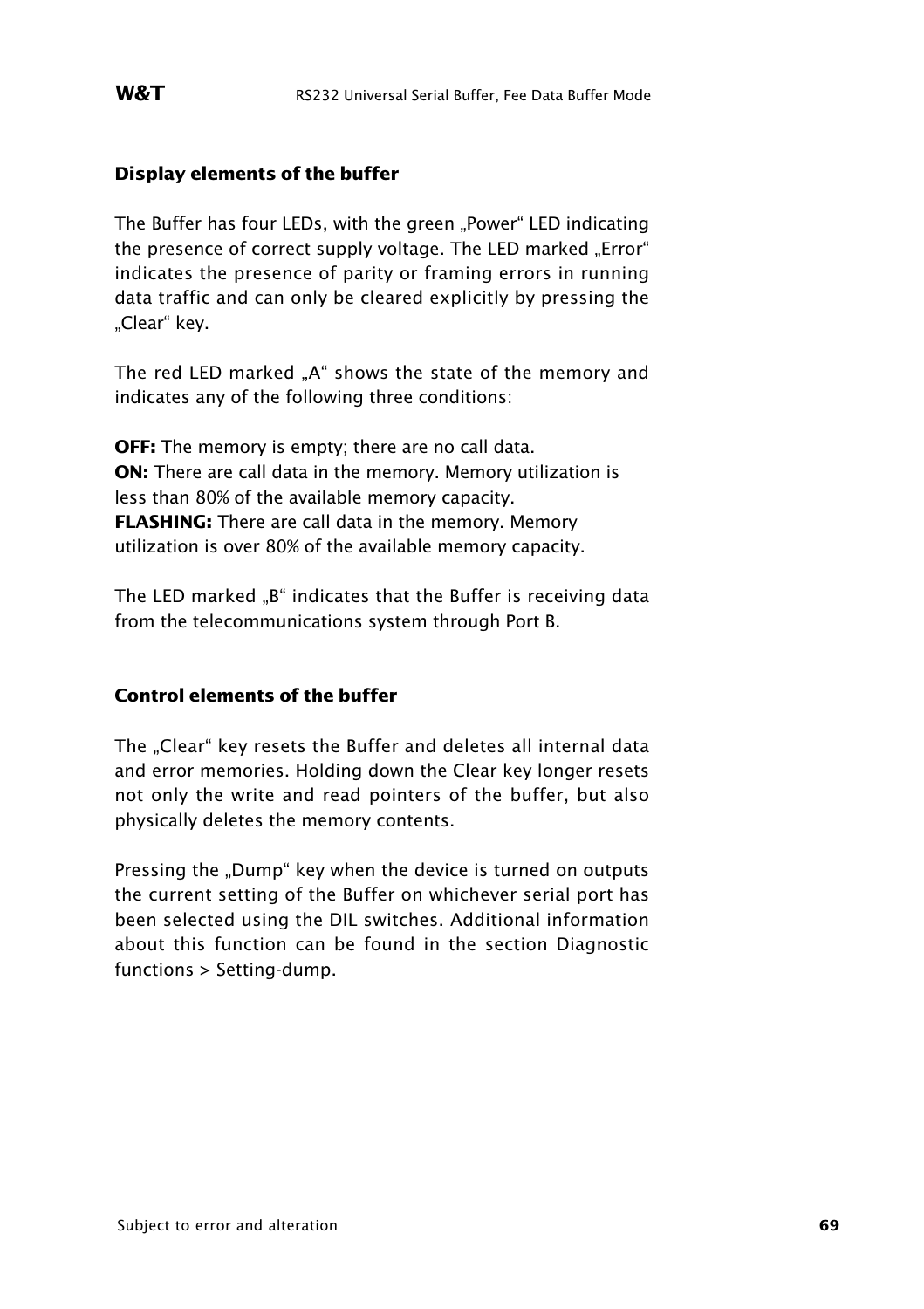#### **Control sequences**

The data flow between Buffer and PC is controlled using code sequences whose functions are described in brief on the following pages. The values for all code sequences are given in hexadecimal format.

#### **Start: Begin data transmission**

The *Start* command 1Bh 02h 0Dh enables the output Port A on the Buffer and causes all data stored since the last read point through the port. Flow control of the data is handled using the set handshake procedure.

#### **Stop: End data transmission**

The *Stop* command 1Bh 03h 0Dh blocks the output Port A on the Buffer. All data arriving after that point are stored in the Buffer flash memory. After turning on the Buffer or after a device reset, the port to the PC is blocked.

#### **Statistics: Memory use**

When the output port is blocked, the *Statistics* command 1Bh 07h 0Dh can be used to call up the percentage of total memory used for call data. The Buffer responds with a 2-byte ASCII string plus a Carriage Return.

#### **Reset: Reset all pointers**

The *Reset* command 1Bh 08h 0DH can be used to reset all pointers to the beginning of the flash memory. This function is like a *clear* memory command, except that the memory cells are not explicitly overwritten. This command has the same effect as a short key press on the "Clear" key of the Buffer. The *Reset* command is significantly faster than the *Clear* command of the Buffer, and still makes it possible to read out the entire contents of the Buffer after the face using the *Read All* command.

Nevertheless this command should be used with caution in terms of life expectancy of the Buffer-internal flash memory. Overly frequent resetting of the write pointer causes the same memory locations at the beginning of the flash area to be written.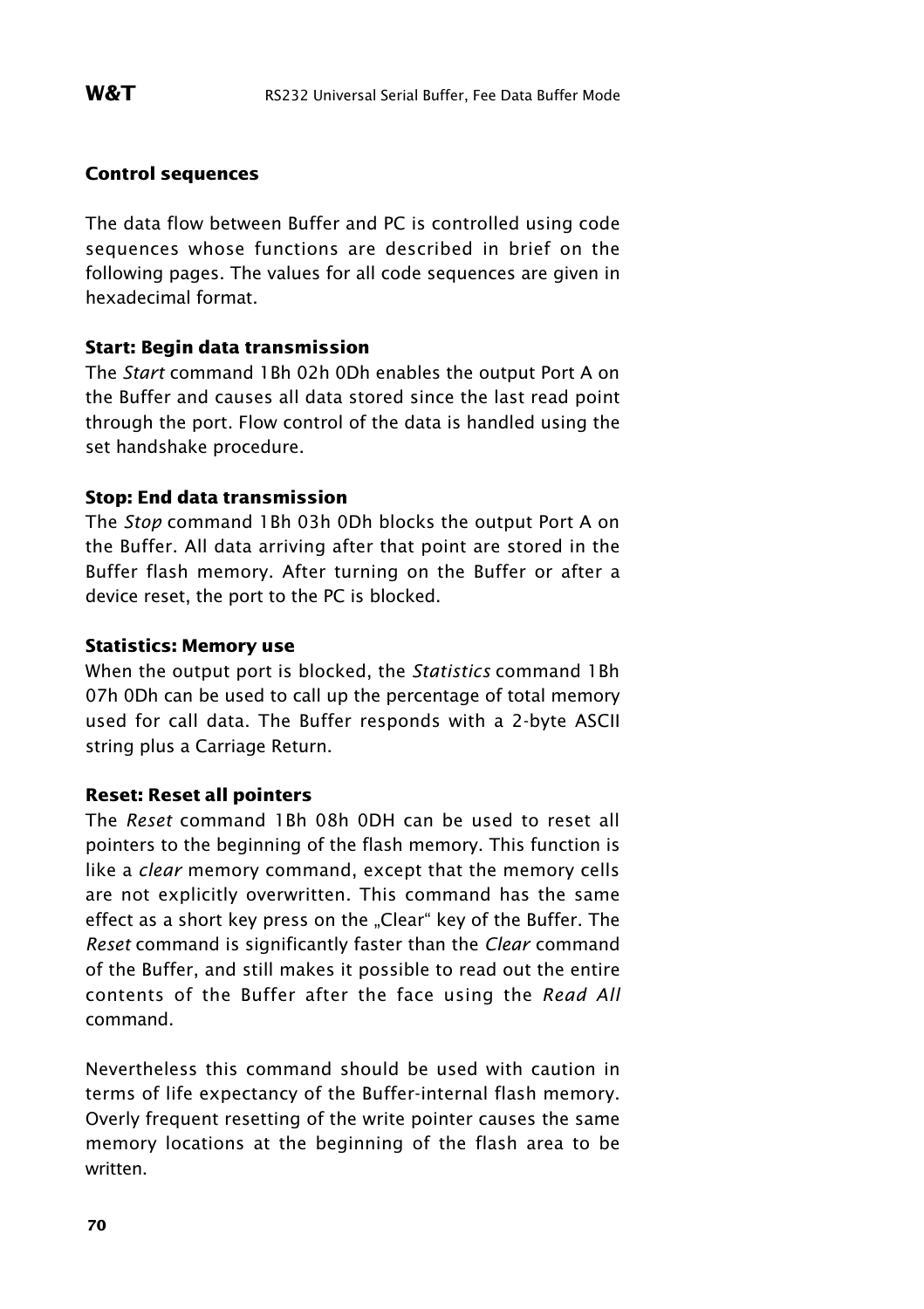This can result in a reduction of the memory life expectancy if the function is used too often. Daily resetting of the pointers in order to have to read out only the current values from the Buffer is not harmful. At one reset operation per minute the life expectancy of the memory would however be limited to just under two years, and so in such applications a different memory solution should be considered.

More information can be found in the section ..Flash memory life expectancy considerations".

#### **Clear: Clearing the Buffer**

The *Clear* command 1Bh 09h 0Dh clears the memory contents by overwriting the stored data and sets all pointers to the start values. This command has the same effect as holding down the ..Clear" key on the Buffer. This command as well should be used with caution, since the memory contents is irretrievable after the command has been executed. Whereas a reset of the write pointer has no effect on the contents of the memory and reading out the entire Buffer for data restoration is still possible after the fact, the *Clear* command overwrites the entire contents of all memory locations with 0FFh. The same warning as given for the *Reset* command applies to the *Clear* command, namely that excessive use of the *Clear* command can result in a reduction of the Buffer life expectancy.

Please note that the clear procedure for the entire memory typically takes 30 seconds. During this time you can neither read nor write to the memory.

#### **Read: Read out the memory up to the position of the write pointer**

The *Read* command 1Bh 0Ch 0Dh allows you to read out the memory contents as often as desired while the output port is open. The contents is output on Port A starting at the beginning of the flash memory up to the current position of the write pointer.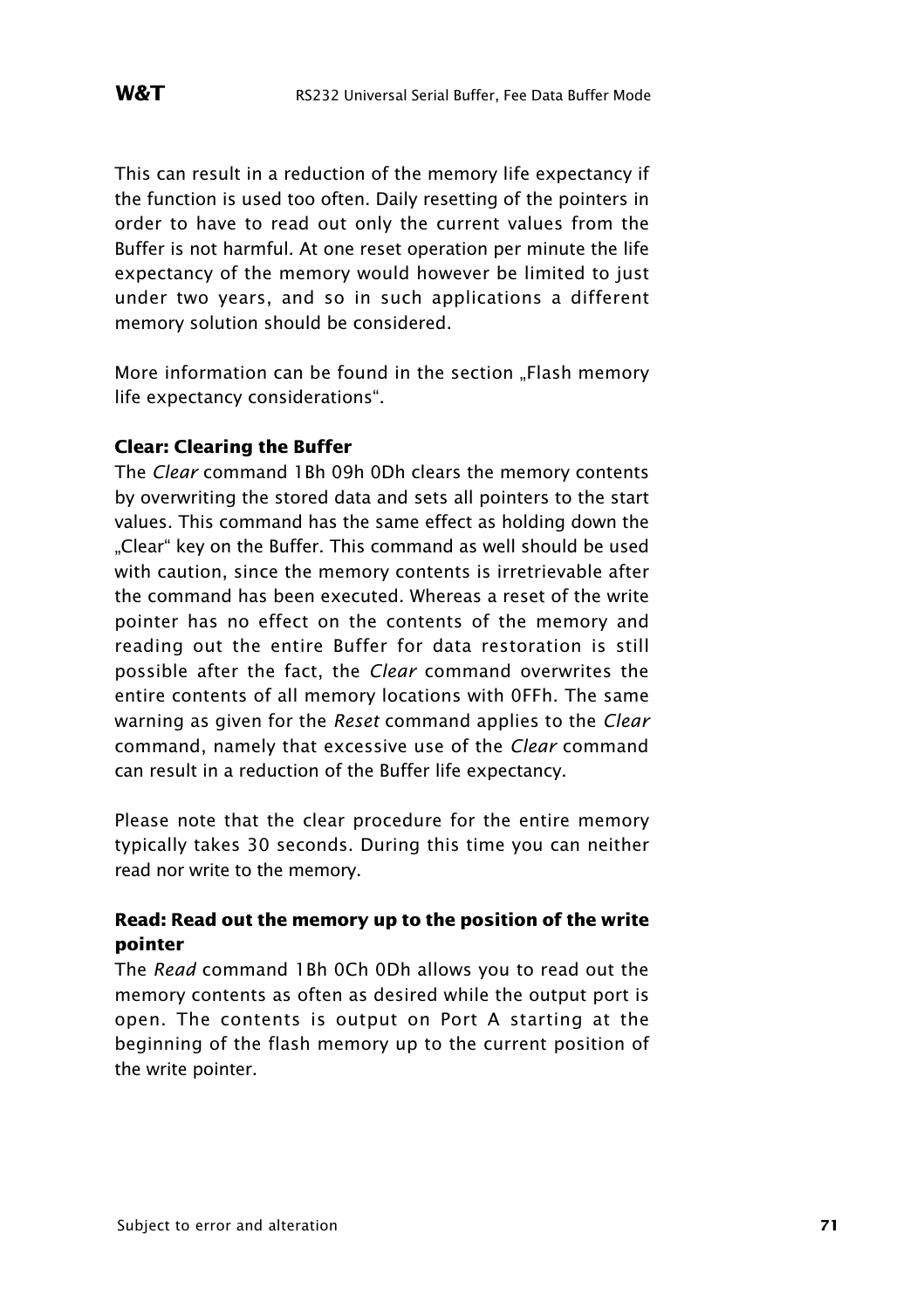#### **Read All: Read out the entire memory contents**

The *Read All* command 1Bh 0Fh 0Dh allows you to read out the entire memory contents as often as desired while the output port is open. This command is intended only as an emergency command for data recovery purposes. The entire memory contents of 4 MB of data are output through the serial port. It makes no difference whether user data or cleared memory locations are involved – the entire available memory block is always output.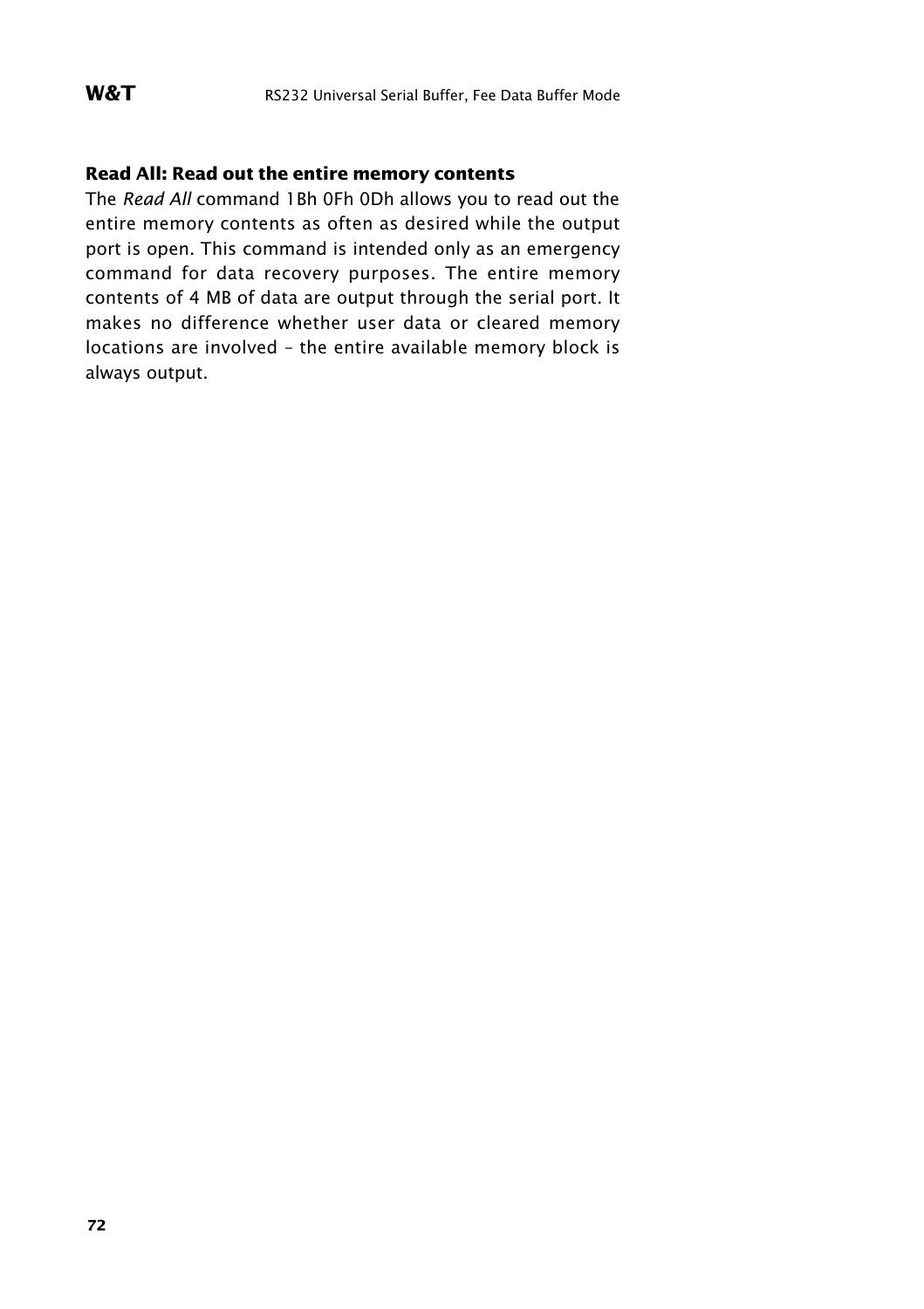#### **Configuring the serial ports**

Both ports of the Universal Serial Buffer can be configured for transmission rate, data format and handshake procedure completely independently of each other. This feature allows you to connect the Buffer to terminal devices which use different serial data formats.

The modular construction of the Buffers allows you to incorporate other interface modules to convert the interface type within the device. Especially when larger quantities are involved changing over the Buffer with other interface modules represents an economical alternative to the external converters otherwise commonly used. Please contact us with any requirements for special versions of the Buffer.

You set the serial parameters using two DIL switch banks SW1 and SW2 inside the device. The position and arrangement of the DIL switch banks with respect to the corresponding port can be seen in the following sketch.

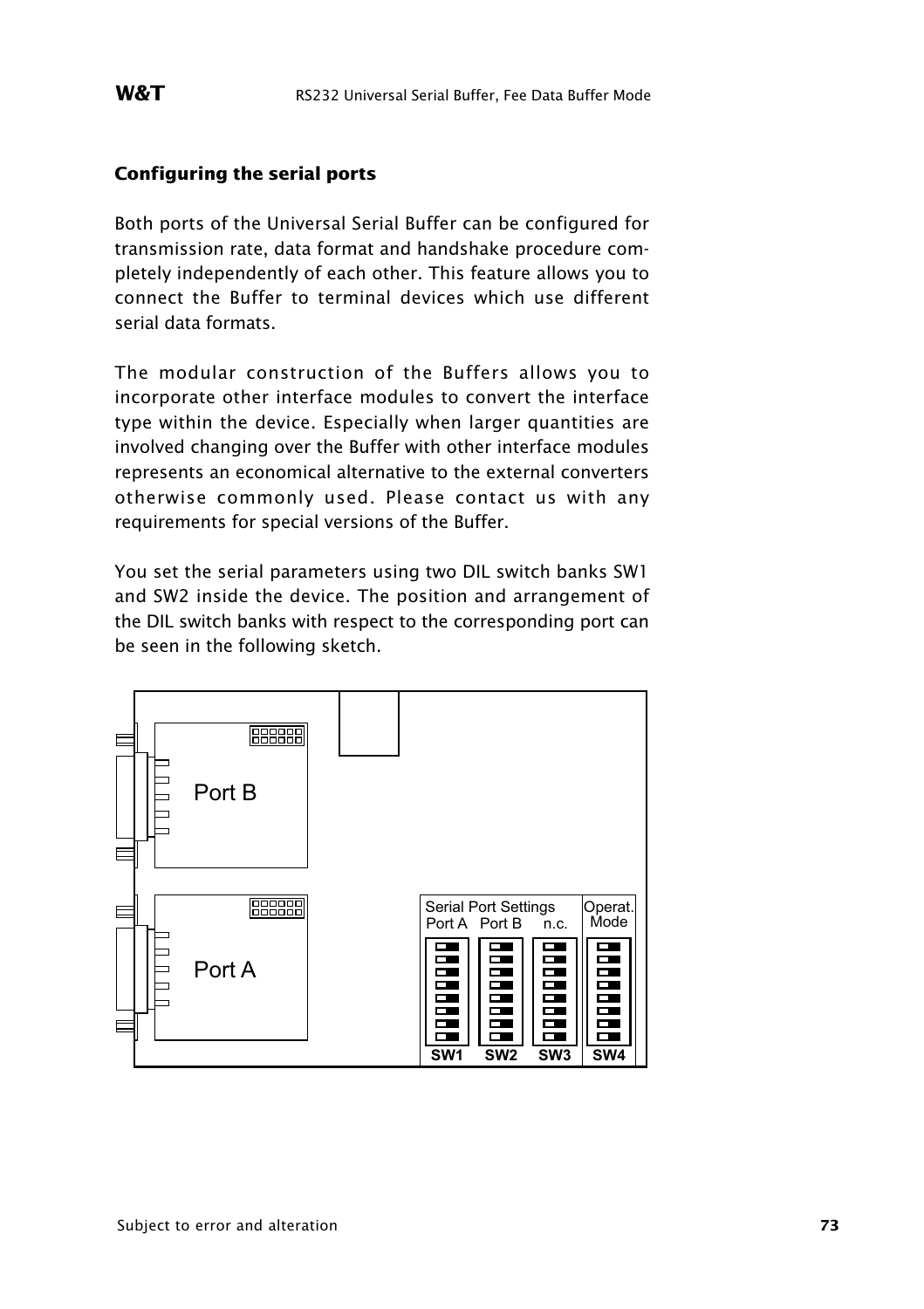#### **Serial format**

Baud rate, number of data bits and any parity bit which may be used can be configured separately for each port on the Buffer, so that the format can be adapted to any connected terminal device.

#### **Handshake procedure**

Both serial ports of the Buffer can be set to hardware handshake or XON/XOFF handshake independently of each other. Operating the Buffer with no handshake is not recommended.

Whe the Buffer is nearly filled with data, an XOFF code (13H) is output on the corresponding port and for the next received character the hardware handshake output is set to .Block' (negative level). Once the buffer has been emptied again, an XON code (11H) is output and the hardware handshake output is set to , Enable' (positive level).

If the T-switch receives an XOFF code or detects a block level (negative level) on the hardware handshake input, it stops sending data on the corresponding port no later than one byte after this state is detected. If the T-switch receives an XON code or detects an enable level (positive level) on the hardware handshake input, it resumes sending data.

The XON and XOFF codes are used only for the handshake; these codes are not data and are also not allowed to be contained in the user data. If a hardware handshake is used however and the T-switch is correspondingly configured, the XON and XOFF codes are treated as normal data.

When hardware handshake inputs are open or improperly wired, the T-switch may send no data on the affected port. If you use only software handshake and configure the T-switch accordingly, this problem will of course not occur.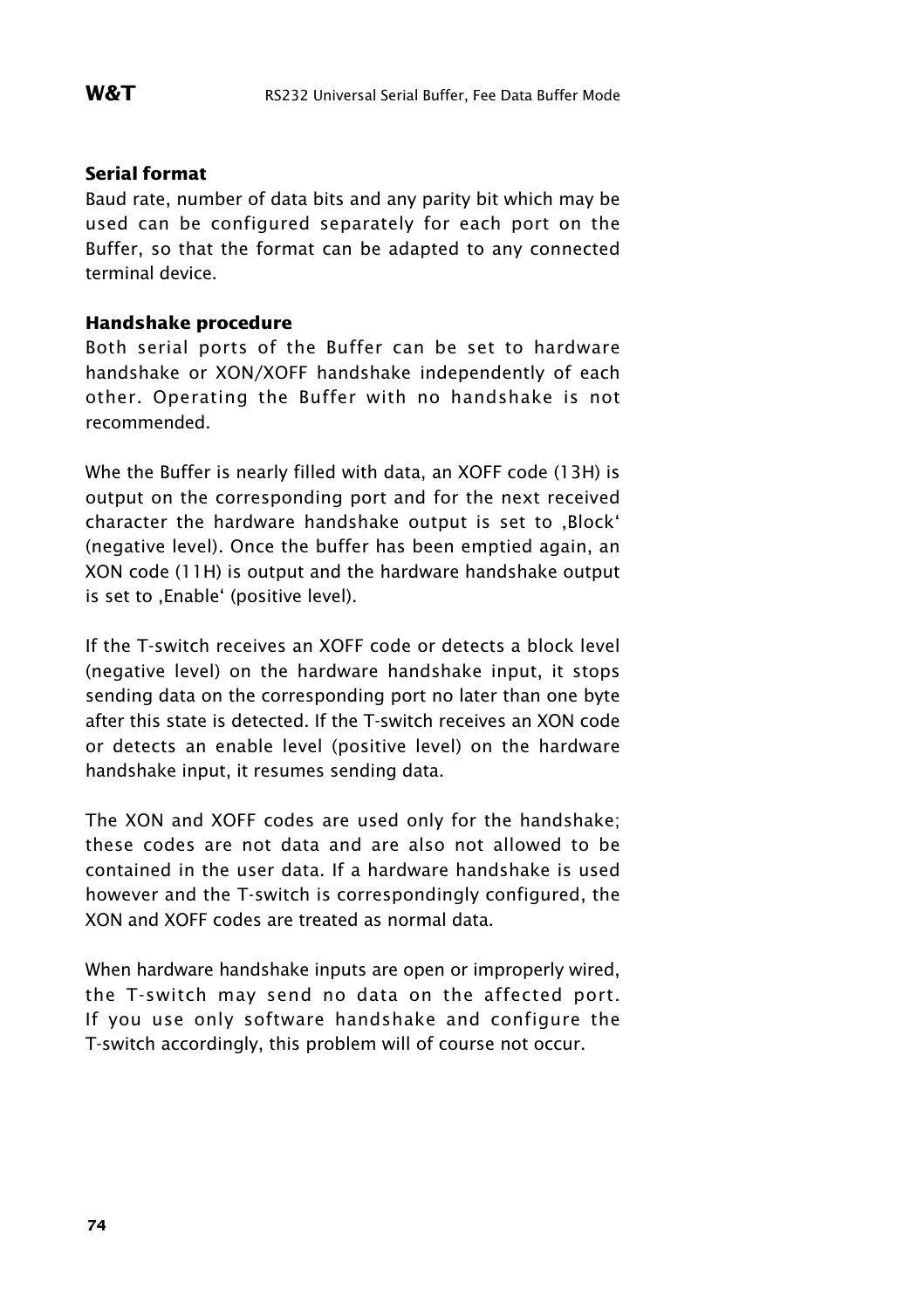#### **Setting the format - DIL switches**

The DIL switch banks SW1 and SW2 have the same scope of functions for both ports: the individual switches determine the transmission speed, the number of data bits, the parity and the handshake procedure of the respective port. The function of the individual switches can be seen in the following tables:

| handshake          | S1  | data bit   | S6  |
|--------------------|-----|------------|-----|
| hardware handshake | off | 7 data bit | off |
| software handshake | ON  | 8 data bit | nN  |

| data bit   | S6 |
|------------|----|
| 7 data bit |    |
| 8 data bit |    |

| parity      | S7  | S8  |
|-------------|-----|-----|
| no parity   |     | off |
| odd parity  | off | ON  |
| even parity | ΩN  | ΩN  |

| baudrate         | S2  | S3  | S4  | S5        |
|------------------|-----|-----|-----|-----------|
| 150 Baud         | off | off | off | off       |
| 300 Baud         | ON  | off | off | off       |
| 600 Baud         | off | ON  | off | off       |
| 1200 Baud        | ON  | ON  | off | off       |
| <b>2400 Baud</b> | off | off | ON  | off       |
| 4800 Baud        | ON  | off | ON  | off       |
| 9600 Baud        | off | ON  | ON  | off       |
| 19200 Baud       | ON  | ON  | ON  | off       |
| 38400 Baud       | off | off | off | <b>ON</b> |
| 57600 Baud       | ON  | off | off | ON        |
| 64000 Baud       | off | ON  | off | ON        |
| 76800 Baud       | ON  | ON  | off | ON        |
| 115200 Baud      | off | off | ON  | ON        |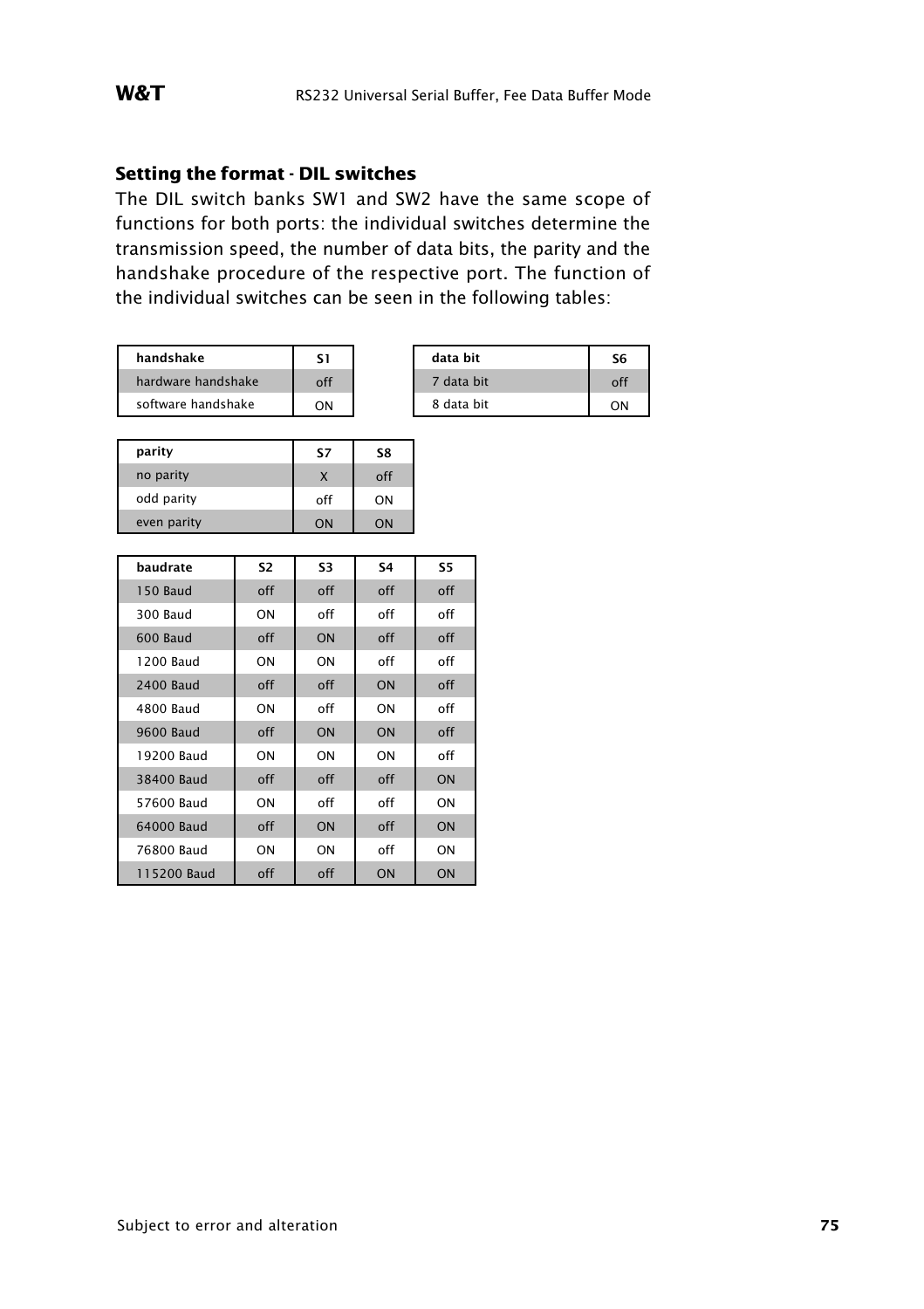#### **Diagnostic functions**

Starting up an RS232 port is often accompanied by difficulties, since both the pin assignments as well as the transmission parameters need to agree in order to enable errorless data transmission.

The RS232 Universal Serial Buffer 88642 has a settings dump function integrated that allows you to check the configuration, which can be quite useful during installation.

#### **Settings dump**

As a first test the settings dump integrated in the Buffer can be used to automatically generate a text which shows all the programmed settings in the 88642.

The settings dump has multiple functions:

- : Testing the data and ground line connection
- **•** Testing the transmission parameters
- **•** Concise output of all settings
- : Handshake test for data output from the 88642

To be able to generate the settings dump even under improper handshake conditions, the dump is even output if the port is blocked, though at a very slow speed. This means:

- $\bullet$  Handshake enabled  $\rightarrow$  Fast dump output
- $\bullet$  Handshake blocked  $\rightarrow$  Slow dump output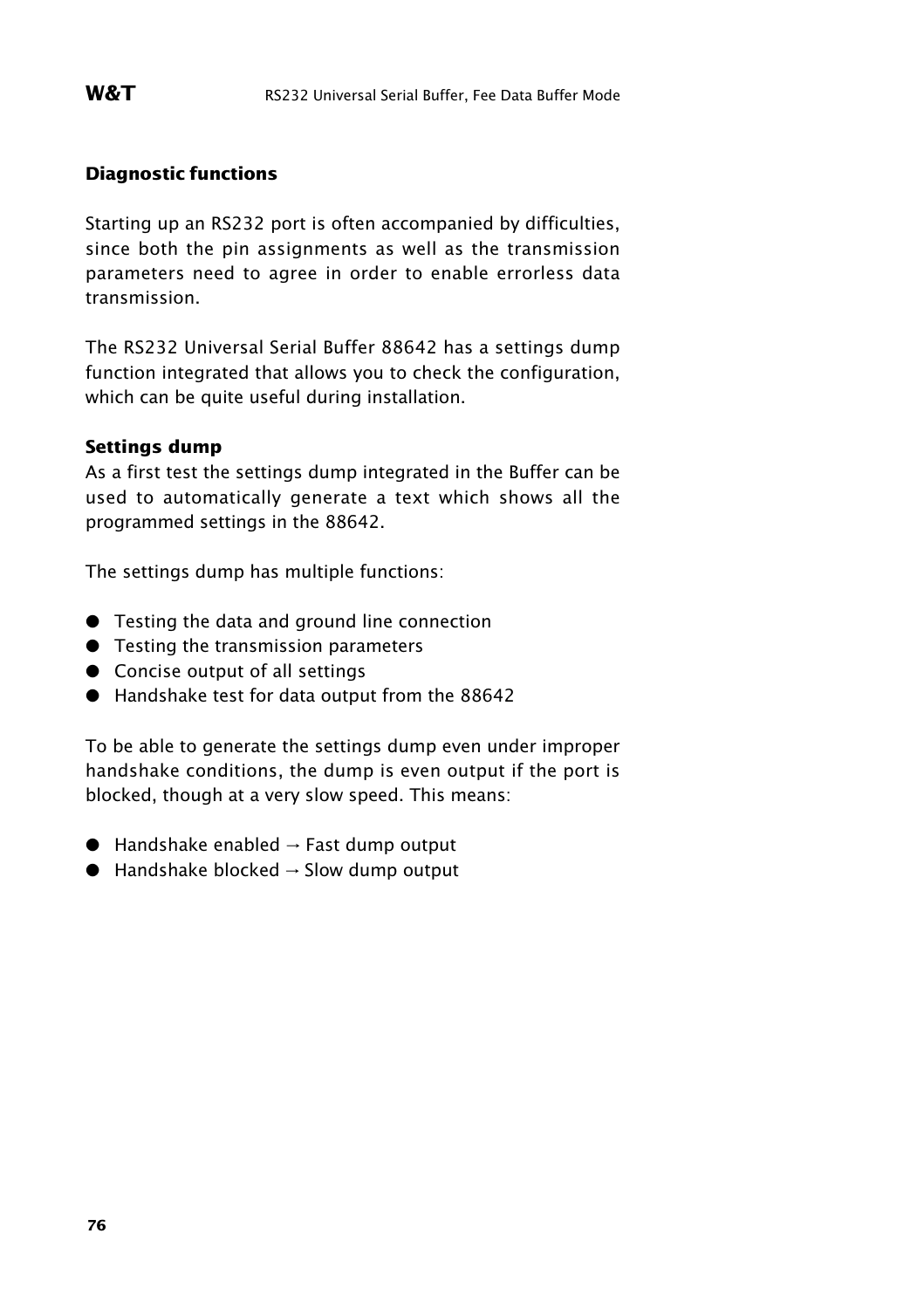#### **Selecting the ports for the settings dump**

Switches SW4.3 and SW4.4 can be used to select the port(s) on which you want to perform the settings dump:

| <b>Dump Output</b> | S3  | S4  |
|--------------------|-----|-----|
| Port A             | off | off |
| Port B             | ON  | off |
| Port C             | off | ON  |
| All ports          | ON  | ON  |

#### **Creating the settings dump**

Hold down the "Dump" key and then connect the Buffer to its power supply. After releasing the key the port set on the DIL switches SW4.3 and SW4.4 generates the following output:

|    |                 | PU 40,6000;;SI 0.2,0.3;DT                |      |
|----|-----------------|------------------------------------------|------|
| LB |                 |                                          |      |
|    |                 | LB RS232 Universal Serial Buffer, 4MBYTE |      |
|    | LB VERSION 1.x  |                                          |      |
| LВ |                 | PORTABLE BUFFER MODE                     |      |
| LB |                 |                                          |      |
|    | LB PORT A: BAUD |                                          | 9600 |
| LВ |                 | DATA                                     | 8    |
| LВ |                 | PARITY                                   | NO   |
| LВ |                 |                                          |      |
| LВ |                 | HANDSHAKE                                | HARD |
| LВ |                 |                                          |      |
|    | LB PORT B: BAUD |                                          | 9600 |
| LВ |                 | <b>DATA</b>                              | 8    |
| LВ |                 | PARITY                                   | NO   |
| LВ |                 |                                          |      |
| LΒ |                 | HANDSHAKE                                | HARD |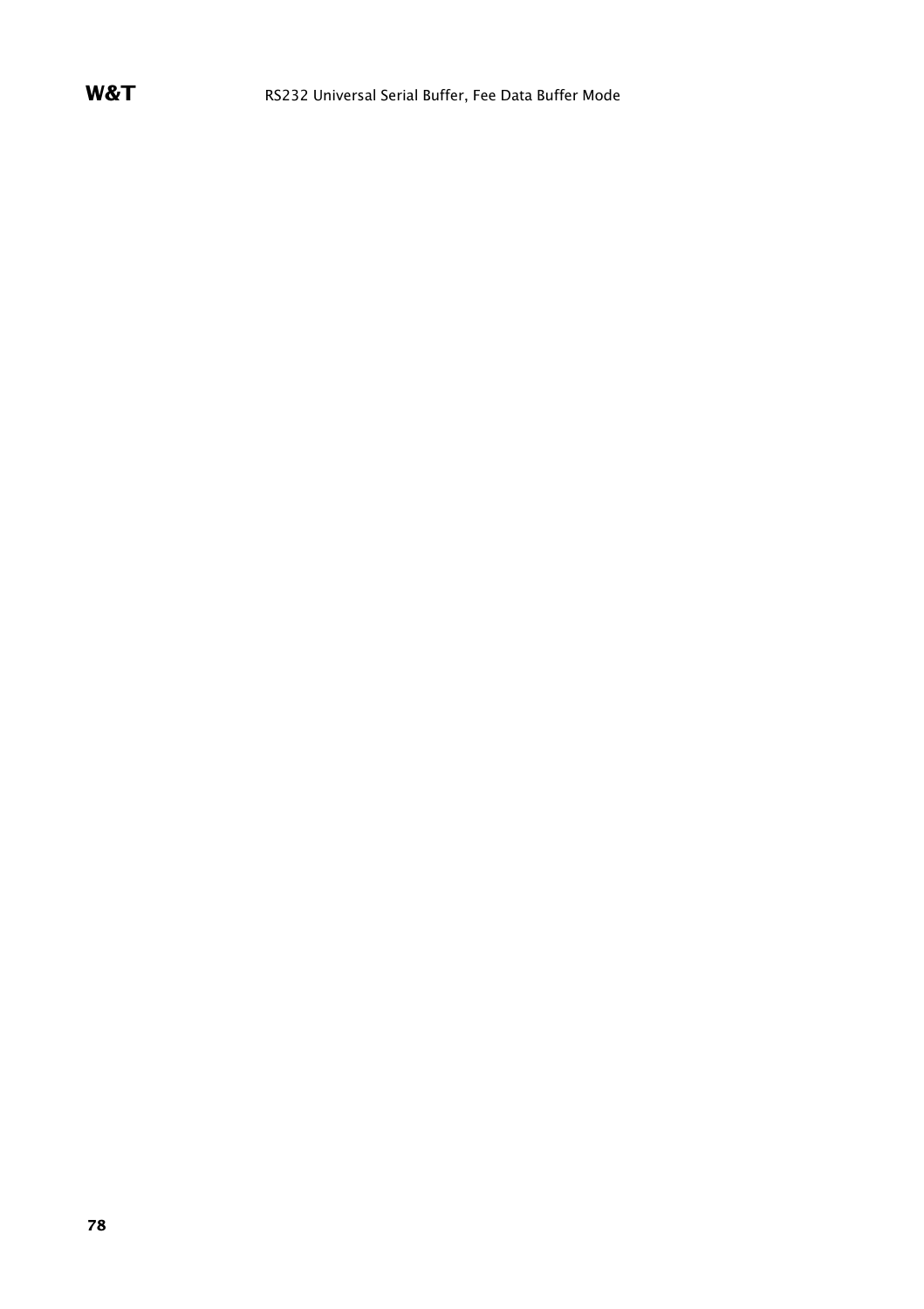### **Portable Buffer Mode**

In this mode the RS232 Universal Serial Buffer can be used as a portable data memory for transferring serial data from a data sender to a receiver with no direct cable connection. In this mode the device acts like the familiar USB memory sticks, except with an RS232 port and with operating keys right on the device. The internal flash memory ensures that the stored data are always available even without a permanent power supply.

The serial data format for *Port A* and *Port B* must be configured to the format of the data sender and receiver. For more detailed information, see section *Configuring the serial ports*.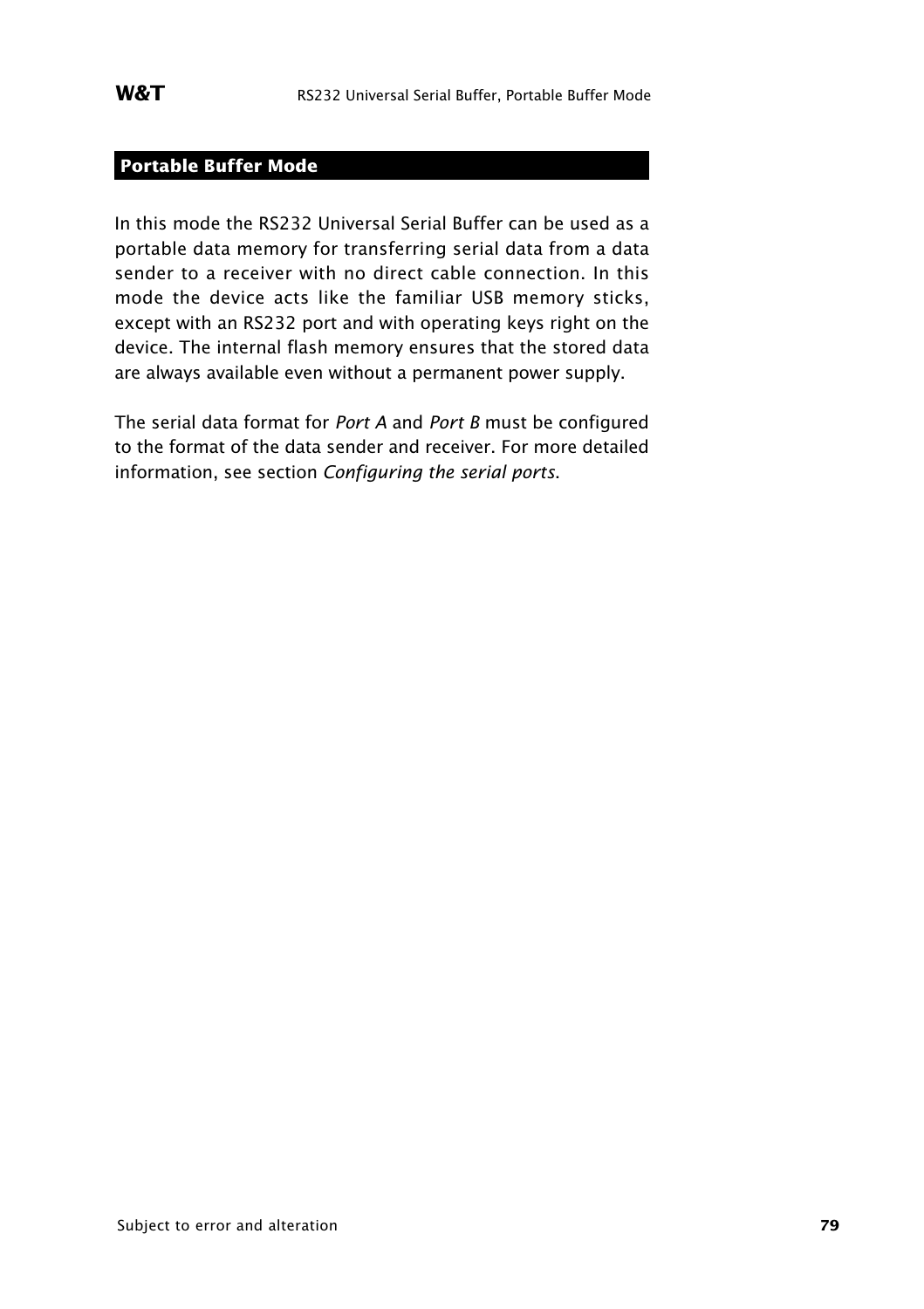#### **Setting the operating mode**

The *Portable Buffer* operating mode is selected using the DIL switch bank SW4:

| Operating mode  | ◡  |     | $\sim$ | ۲4                                |                                          | $-$ |  |
|-----------------|----|-----|--------|-----------------------------------|------------------------------------------|-----|--|
| Portable Buffer | ON | off |        | $\ddot{\phantom{0}}$<br>$\lambda$ | $\overline{\phantom{a}}$<br>$\mathbf{v}$ |     |  |

#### **Connection example for** *Portable Buffer* **Mode**

Transport serial data from a PC to a peripheral device with DTE configuration. Record the data from the PC in *Rec* mode, send the data to the terminal device with *Play*.

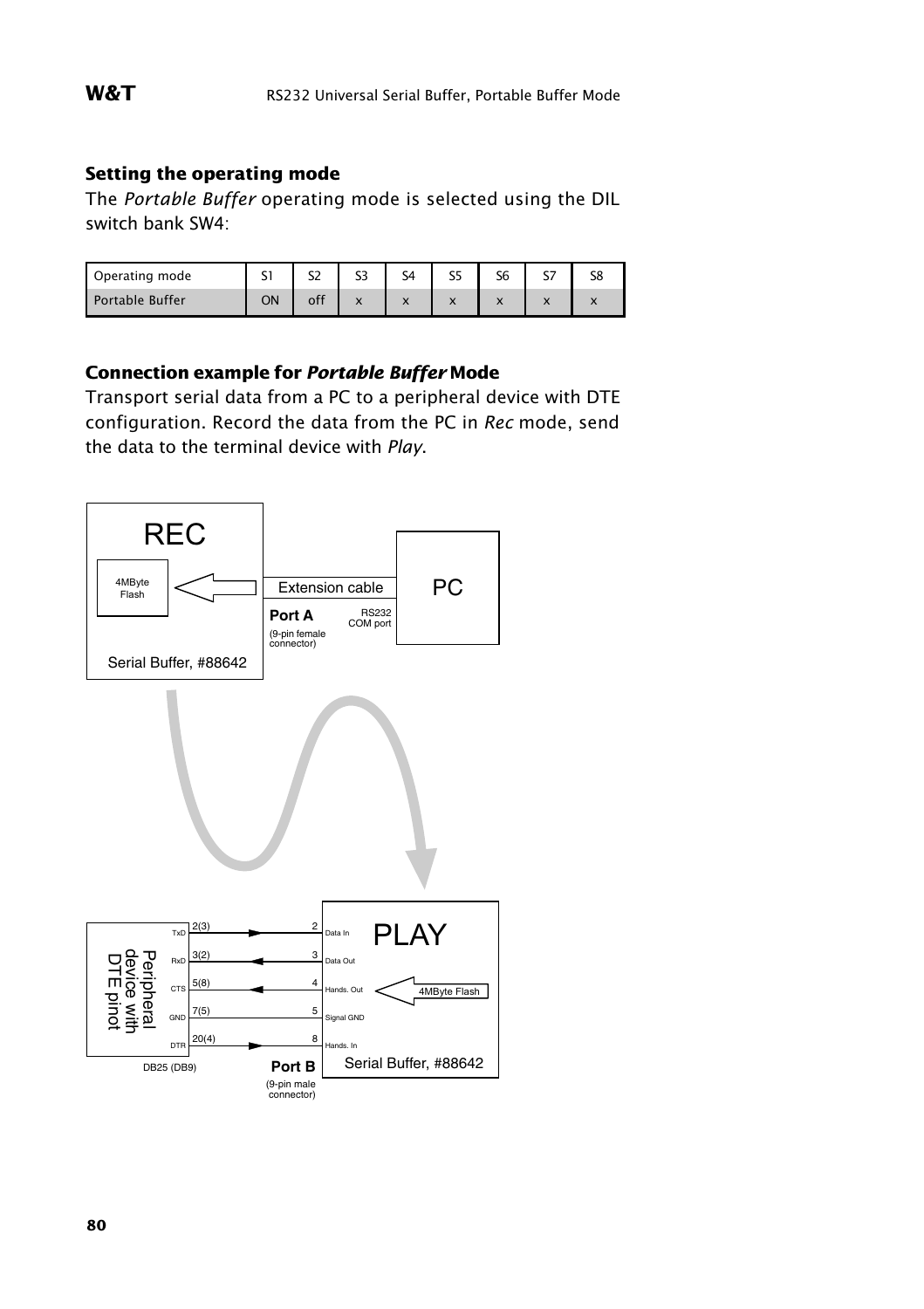#### **Mechanical features and enclosure**

The Buffer comes with two 9-pin RS232 ports and is integrated into a 45mm wide plastic housing for mounting on standard rails conformal with DIN EN 50022-35.



**Configuring the serial ports and Buffer operating modes requires opening the housing of the device. For this purpose it is advantageous to screw a SUB-D plug with body to one port on the Buffer and use the attached plug to assist in pulling off the housing cover.**



#### **Wiring assignments**

The RS232 port A of the buffer is implemented as a SUB-D female connector with DCE pin functions, and port B as a SUB-D male connector with DTE pin functions. This design ensures that the buffer can be wired into the majority of applications with standard 1:1 cables. In addition, this pin configuration make installation and startup easier, since the data transfer can be tested first without involving the buffer by simply connecting the cables together.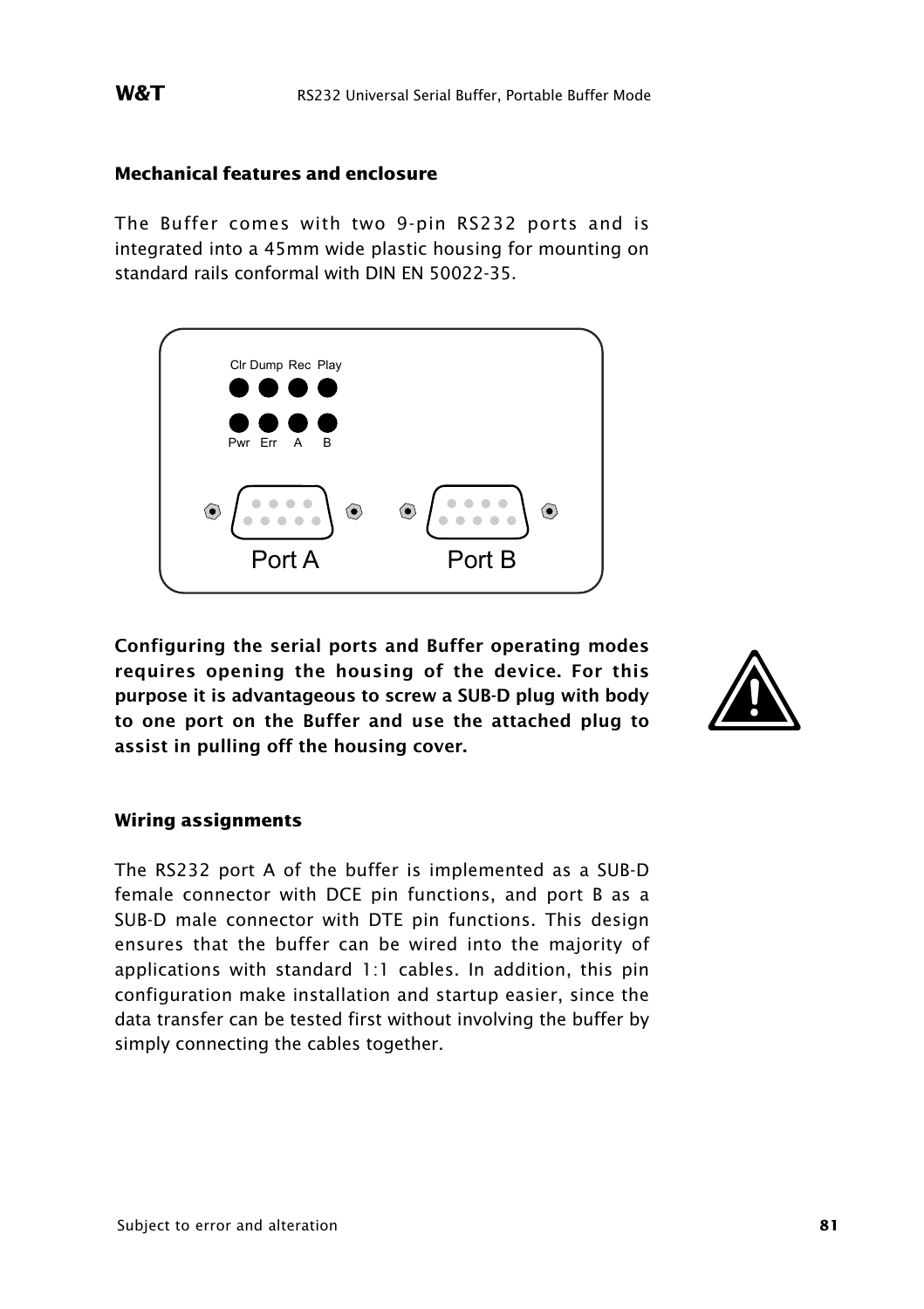The pinout for the individual ports can be found in the following tables.

| Pin#           | <b>Function</b> | Signal     | <b>Direction</b> |
|----------------|-----------------|------------|------------------|
|                | always "on"     | <b>DCD</b> | output           |
| 2              | data out        | RxD        | output           |
| $\overline{3}$ | data in         | TxD        | input            |
| 4              | handshake in    | <b>DTR</b> | input            |
| 5              | signal GND      | <b>GND</b> | <b>GND</b>       |
| 6              | handshake out   | <b>DSR</b> | output           |
| $\overline{7}$ | not connected   | <b>RTS</b> | input            |
| 8              | handshake out   | <b>CTS</b> | output           |
| 9              | always "off"    | R1         | output           |

**RS232 input Port A with DCE pin functions:**

#### **RS232 output Port B with DTE pin functions:**

| Pin#           | Function      | Signal     | Direction  |
|----------------|---------------|------------|------------|
|                | not connected | <b>DCD</b> | input      |
| $\overline{c}$ | data in       | RxD        | input      |
| 3              | data out      | <b>TxD</b> | output     |
| 4              | handshake out | <b>DTR</b> | output     |
| 5              | signal GND    | <b>GND</b> | <b>GND</b> |
| 6              | not connected | <b>DSR</b> | input      |
| $\overline{7}$ | always "on"   | <b>RTS</b> | output     |
| 8              | handshake in  | <b>CTS</b> | input      |
| 9              | not connected | R1         | input      |

**82**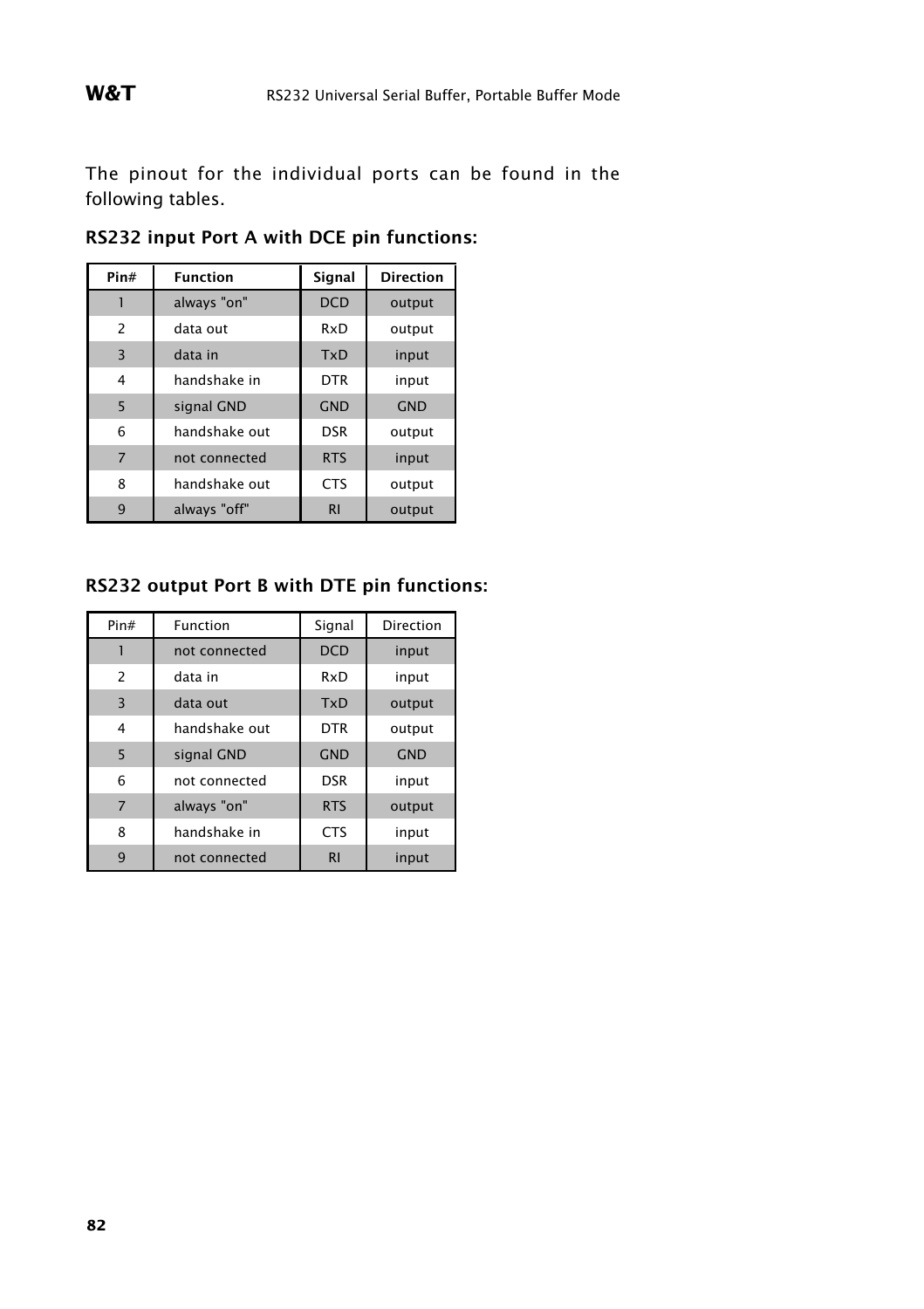#### **Display elements of the buffer**

The Buffer has four LEDs, with the green "Power" LED indicating the presence of correct supply voltage. The LED marked "Error" indicates the presence of parity or framing errors in running data traffic and can only be cleared explicitly by pressing the "Clear" key.

The red LED marked ..A" shows the state of the memory and indicates any of the following three conditions:

#### **Control elements of the buffer**

The "Clear" key resets the Buffer and deletes all internal data and error memories. Holding down the Clear key longer resets not only the write and read pointers of the buffer, but also physically deletes the memory contents.

Pressing the "Dump" key when the device is turned on outputs the current setting of the Buffer on whichever serial port has been selected using the DIL switches. Additional information about this function can be found in the section Diagnostic functions > Setting-dump.

#### **Record Mode**

The keys *Rec* and *Rec and Play* place the Buffer in Record mode, in which all serial data received through Port A are written to the internal flash memory. Pressing the *Rec* key again exits Record mode and recording of data stops.

The total volume of data stored must not exceed the capacity limit of 4 MB. When this limit is reached the data sender is stopped by the configured handshake protocol. Reaching of the maximum capacity is indicated additionally by flashing of the Error LED.

While the Buffer is being placed in Record mode no data may be sent to the device. Only data that were received after the While the Buffer is being placed in Record mode no data may<br>be sent to the device. Only data that were received after the<br>LED comes on are stored in memory.

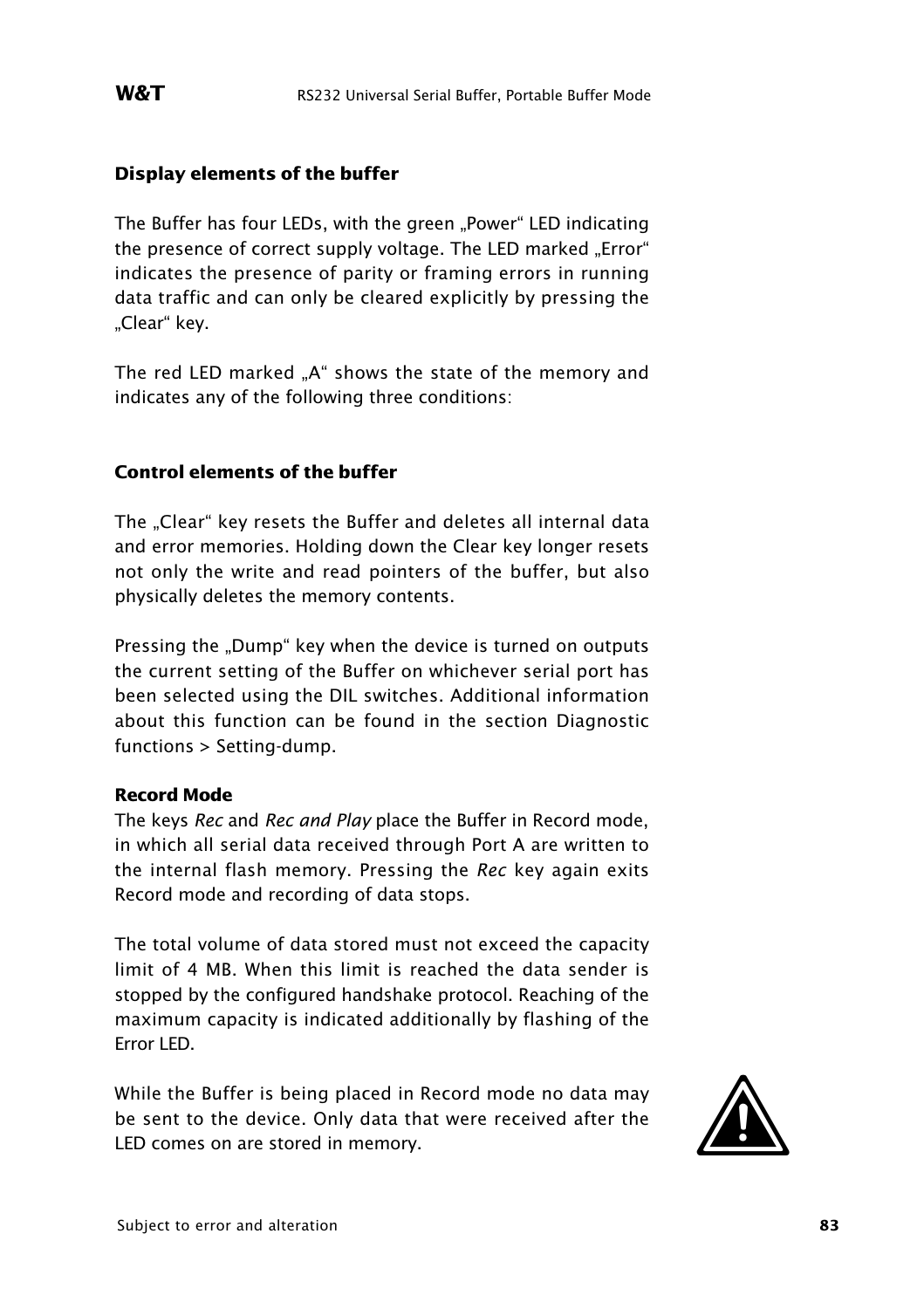#### **Adding**

If the *Rec* key is held down until the red *LED A* begins to illuminate continuously (hold-down time approx. 2 seconds), the data received then are attached to any existing memory contents. Holding the Rec button down for shorter times is ignored.

Receipt of data is indicated by flashing of *LED A*.

#### **Overwriting**

If the *Rec* and *Play* buttons are pressed at the same time until the red LED A begins to illuminate continuously (hold-down time approx. 2 secolnds), any existing memory contents is deleted and replaced completely by the newly received data. Holding the Rec button down for shorter times is ignored.

Receipt of data is indicated by flashing of *LED A*.

#### **Play Mode**

Pressing the *Play* button places the Buffer in Play mode, in which all previously stored data are output on *Port B*. Output of the data can be repeated as often as desired.

Active Play mode is indicated by illumination of *LED B*; data output is indicated by flashing of the LED. Once all the data have been output, *LED B* automatically turns off and the Buffer goes onto the idle state. Once data output has been activated, it can be cancelled at any time by pressing the *Play* button again.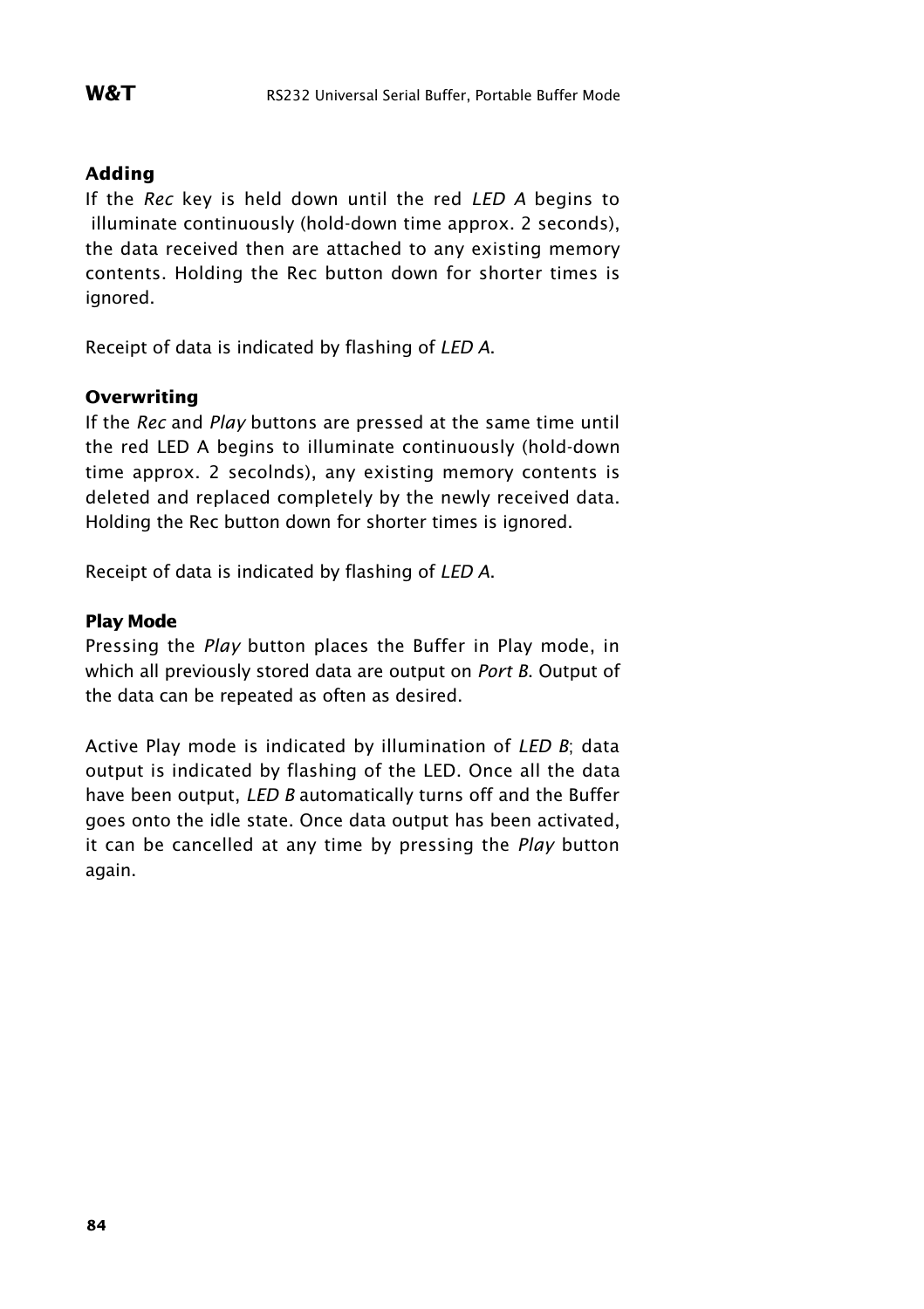#### **Configuring the serial ports**

Both ports of the Universal Serial Buffer can be configured for transmission rate, data format and handshake procedure completely independently of each other. This feature allows you to connect the Buffer to terminal devices which use different serial data formats.

The modular construction of the Buffers allows you to incorporate other interface modules to convert the interface type within the device. Especially when larger quantities are involved changing over the Buffer with other interface modules represents an economical alternative to the external converters otherwise commonly used. Please contact us with any requirements for special versions of the Buffer.

You set the serial parameters using two DIL switch banks SW1 and SW2 inside the device. The position and arrangement of the DIL switch banks with respect to the corresponding port can be seen in the following sketch.

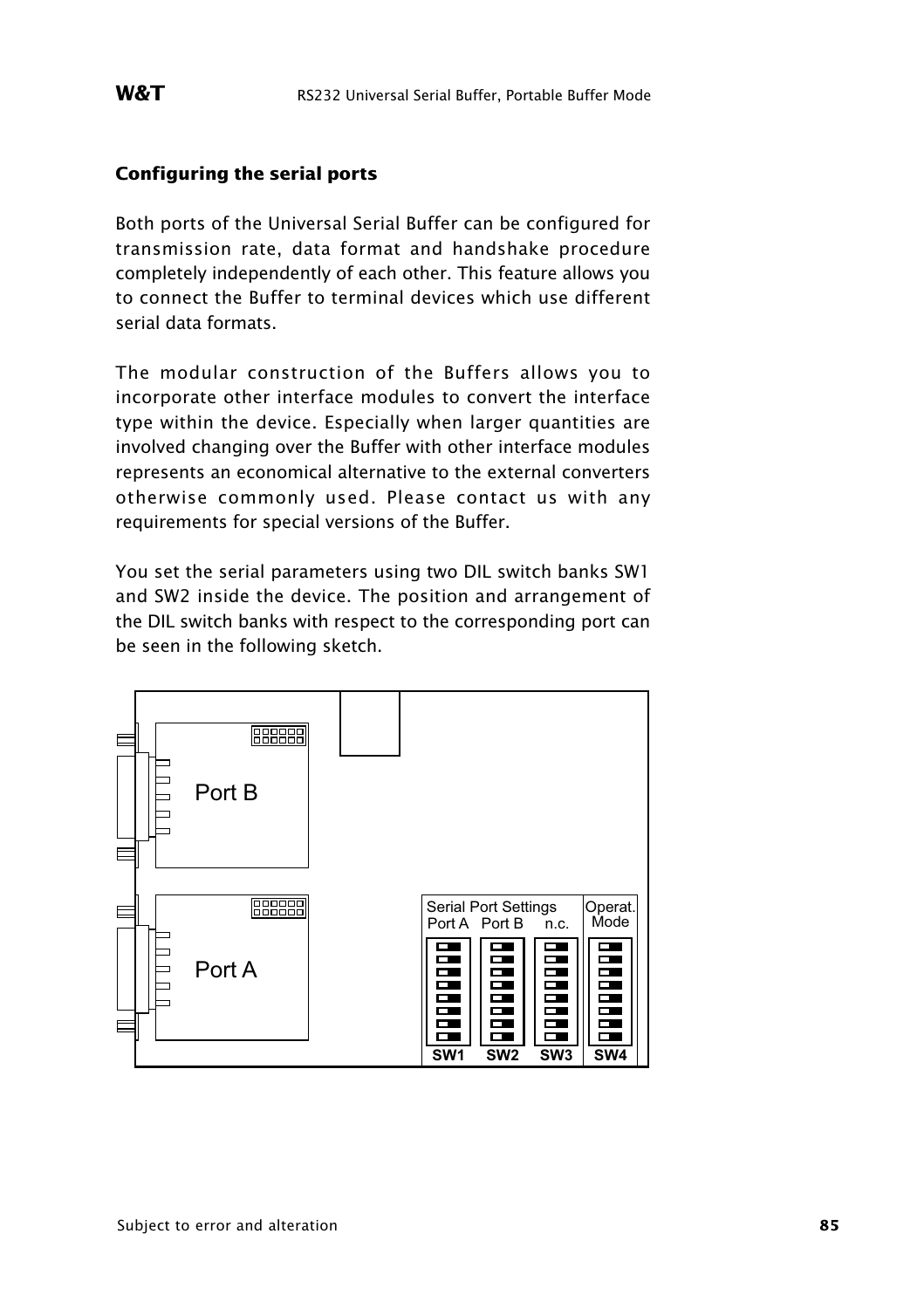#### **Serial format**

Baud rate, number of data bits and any parity bit which may be used can be configured separately for each port on the Buffer, so that the format can be adapted to any connected terminal device.

#### **Handshake procedure**

Both serial ports of the Buffer can be set to hardware handshake or XON/XOFF handshake independently of each other. Operating the Buffer with no handshake is not recommended.

Whe the Buffer is nearly filled with data, an XOFF code (13H) is output on the corresponding port and for the next received character the hardware handshake output is set to , Block' (negative level). Once the buffer has been emptied again, an XON code (11H) is output and the hardware handshake output is set to , Enable' (positive level).

If the T-switch receives an XOFF code or detects a block level (negative level) on the hardware handshake input, it stops sending data on the corresponding port no later than one byte after this state is detected. If the T-switch receives an XON code or detects an enable level (positive level) on the hardware handshake input, it resumes sending data.

The XON and XOFF codes are used only for the handshake; these codes are not data and are also not allowed to be contained in the user data. If a hardware handshake is used however and the T-switch is correspondingly configured, the XON and XOFF codes are treated as normal data.

When hardware handshake inputs are open or improperly wired, the T-switch may send no data on the affected port. If you use only software handshake and configure the T-switch accordingly, this problem will of course not occur.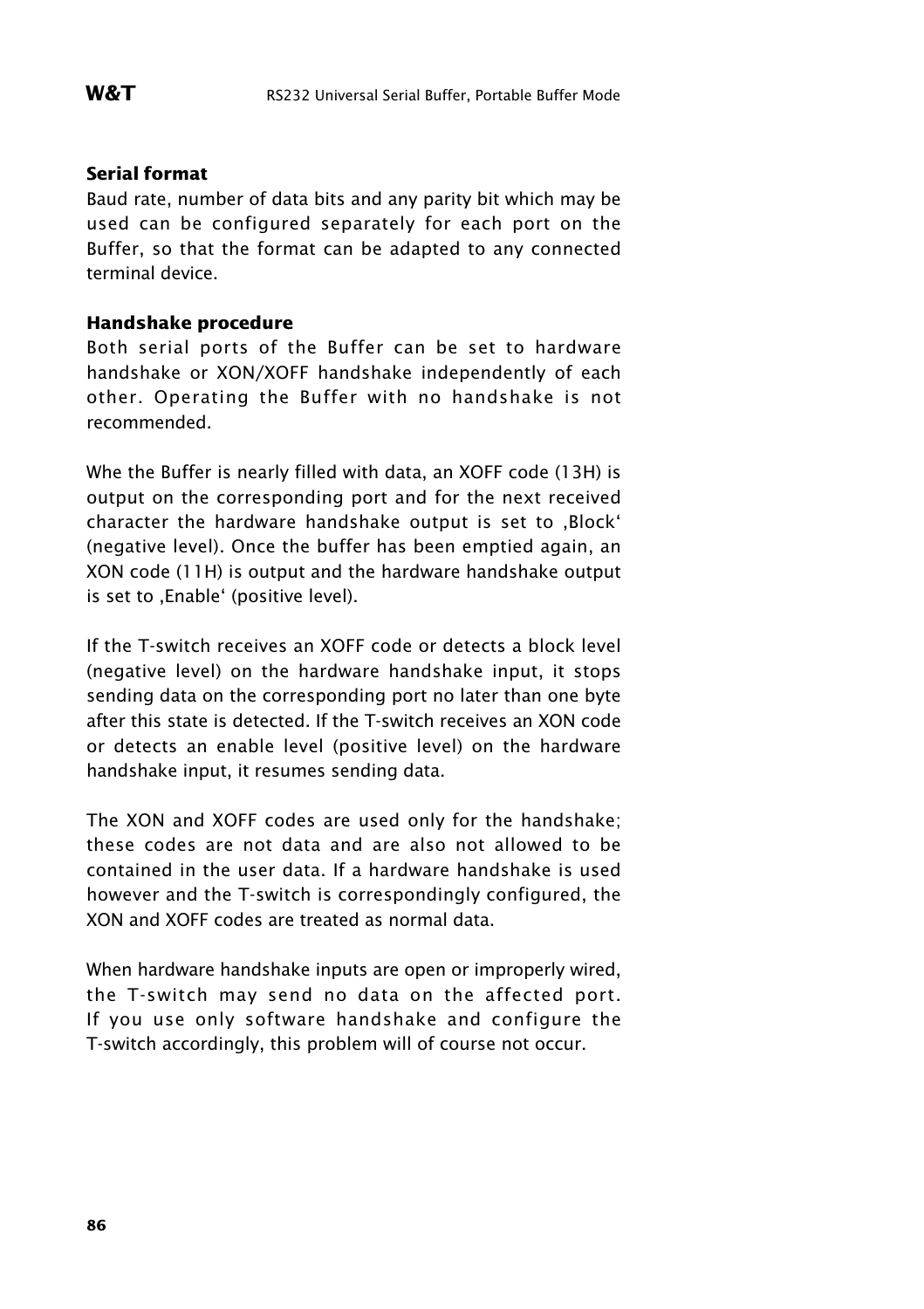#### **Setting the format - DIL switches**

The DIL switch banks SW1 and SW2 have the same scope of functions for both ports: the individual switches determine the transmission speed, the number of data bits, the parity and the handshake procedure of the respective port. The function of the individual switches can be seen in the following tables:

| handshake          |     | data bit   | S6 |
|--------------------|-----|------------|----|
| hardware handshake | off | 7 data bit |    |
| software handshake | OΝ  | 8 data bit | nΝ |

| data bit   | ۲6 |
|------------|----|
| 7 data bit |    |
| 8 data bit |    |

| parity      | S7  | S8  |
|-------------|-----|-----|
| no parity   |     | off |
| odd parity  | off | ON  |
| even parity | ON  | KC  |

| baudrate    | S2  | S3  | S4  | S5        |
|-------------|-----|-----|-----|-----------|
| 150 Baud    | off | off | off | off       |
| 300 Baud    | ON  | off | off | off       |
| 600 Baud    | off | ON  | off | off       |
| 1200 Baud   | ON  | ON  | off | off       |
| 2400 Baud   | off | off | ON  | off       |
| 4800 Baud   | ON  | off | ON  | off       |
| 9600 Baud   | off | ON  | ON  | off       |
| 19200 Baud  | ON  | ON  | ON  | off       |
| 38400 Baud  | off | off | off | <b>ON</b> |
| 57600 Baud  | ON  | off | off | ON        |
| 64000 Baud  | off | ON  | off | <b>ON</b> |
| 76800 Baud  | ON  | ON  | off | ON        |
| 115200 Baud | off | off | ON  | ON        |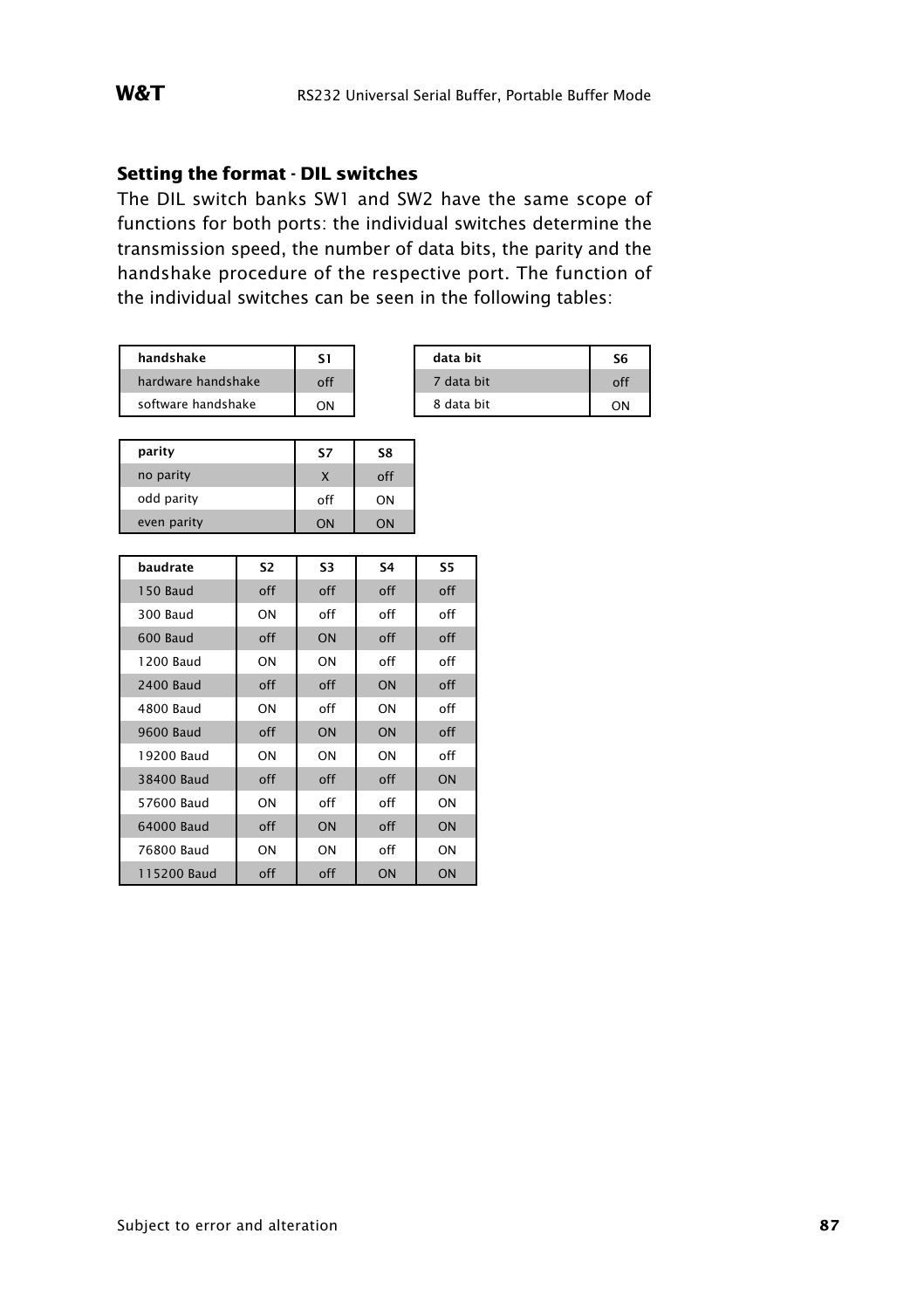#### **Diagnostic functions**

Starting up an RS232 port is often accompanied by difficulties, since both the pin assignments as well as the transmission parameters need to agree in order to enable errorless data transmission.

The RS232 Universal Serial Buffer 88642 has a settings dump function integrated that allows you to check the configuration, which can be quite useful during installation.

#### **Settings dump**

As a first test the settings dump integrated in the Buffer can be used to automatically generate a text which shows all the programmed settings in the 88642.

The settings dump has multiple functions:

- **•** Testing the data and ground line connection
- **•** Testing the transmission parameters
- **•** Concise output of all settings
- : Handshake test for data output from the 88642

To be able to generate the settings dump even under improper handshake conditions, the dump is even output if the port is blocked, though at a very slow speed. This means:

- $\bullet$  Handshake enabled  $\rightarrow$  Fast dump output
- $\bullet$  Handshake blocked  $\rightarrow$  Slow dump output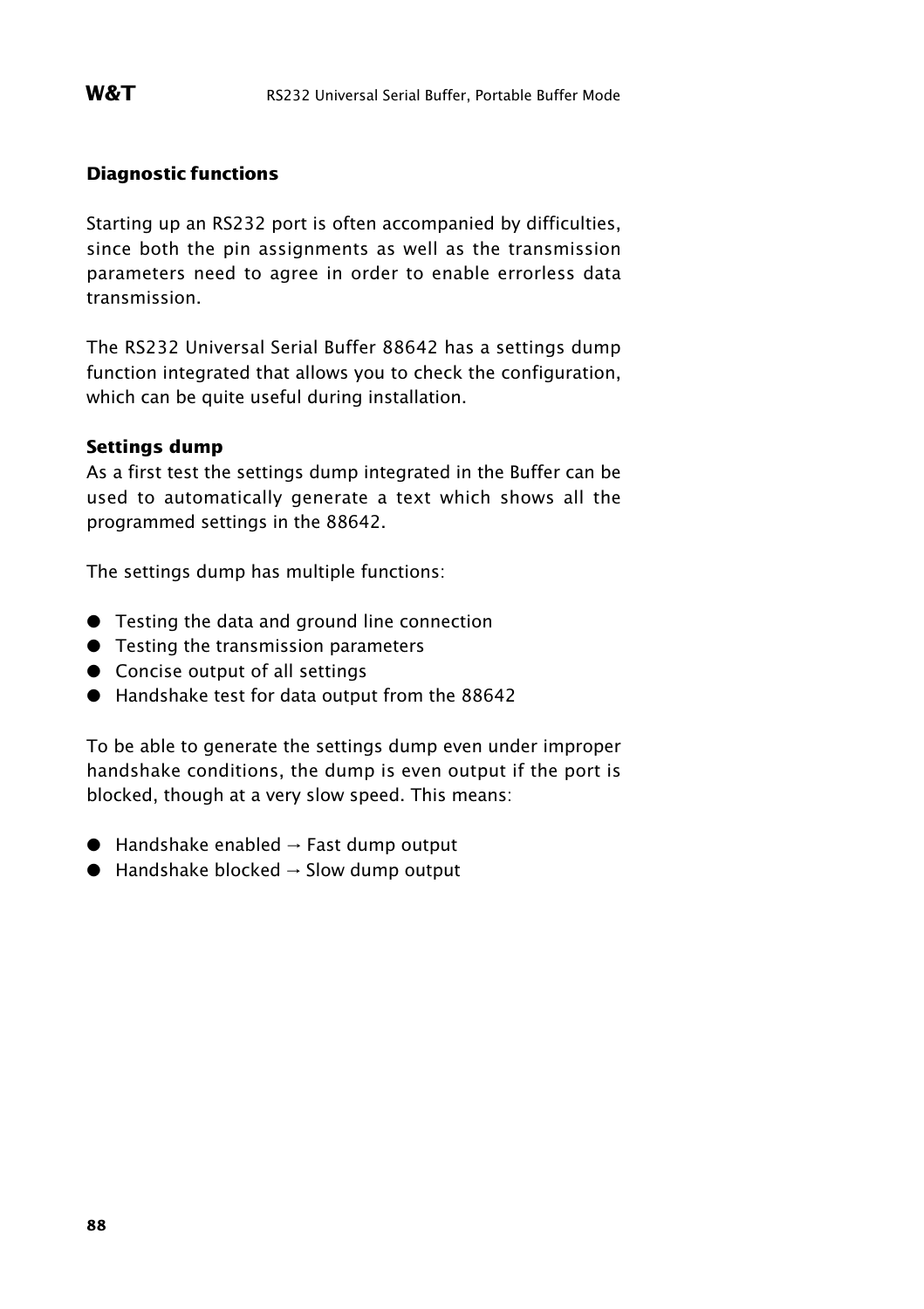#### **Selecting the ports for the settings dump**

Switches SW4.3 and SW4.4 can be used to select the port(s) on which you want to perform the settings dump:

| <b>Dump Output</b> | S3  | S <sub>4</sub> |
|--------------------|-----|----------------|
| Port A             | off | off            |
| Port <b>B</b>      | ON  | off            |
| Port C             | off | ON             |
| All ports          | ON  | ON             |

#### **Creating the settings dump**

Hold down the "Dump" key and then connect the Buffer to its power supply. After releasing the key the port set on the DIL switches SW4.3 and SW4.4 generates the following output:

|    |                 | PU 40,6000;;SI 0.2,0.3;DT                |             |
|----|-----------------|------------------------------------------|-------------|
| LВ |                 |                                          |             |
|    |                 | LB RS232 Universal Serial Buffer, 4MBYTE |             |
|    | LB VERSION 1.x  |                                          |             |
| LВ |                 | PORTABLE BUFFER MODE                     |             |
| LВ |                 |                                          |             |
|    | LB PORT A: BAUD |                                          | 9600        |
| LВ |                 | <b>DATA</b>                              | 8           |
| LВ |                 | PARITY                                   | NO          |
| LВ |                 |                                          |             |
| LВ |                 | HANDSHAKE                                | HARD        |
| LВ |                 |                                          |             |
|    | LB PORT B: BAUD |                                          | 9600        |
| LВ |                 | DATA                                     | 8           |
| LВ |                 | PARITY                                   | <b>NO</b>   |
| LВ |                 |                                          |             |
| LВ |                 | HANDSHAKE                                | <b>HARD</b> |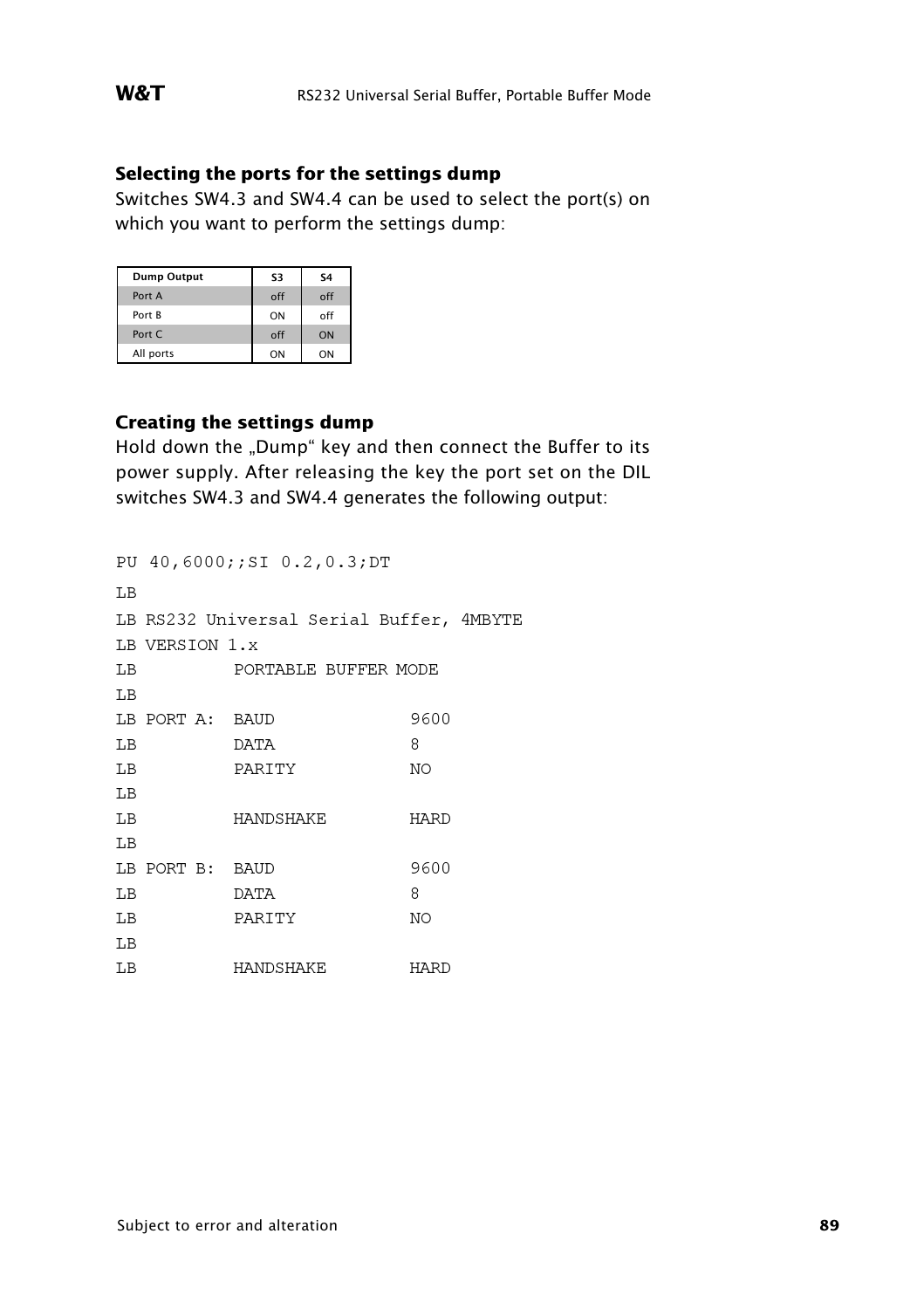### **Technical Data**

| Serial ports:         | 2x RS232, both ports<br>independently configurable                                              |
|-----------------------|-------------------------------------------------------------------------------------------------|
| RS232 inputs Port A:  | 9-pin SUB-D female connector<br>with DCE pin functions                                          |
| RS232 output Port B:  | 9-pin SUB-D male connector<br>with DTE pin functions                                            |
| ESD compatibility:    | up to 15kV per IEC 801-2, Level 4                                                               |
| Baud rate:            | 150  115.200 baud                                                                               |
| Data format:          | 7, 8 data bits,                                                                                 |
|                       | No, Even, Odd Parity                                                                            |
| Handshake:            | Optional hardware or                                                                            |
|                       | XON-/XOFF handshake                                                                             |
| Supported signals:    | RxD, TxD, CTS, DTR                                                                              |
| <b>Buffer size:</b>   | 4 MByte Flash memory                                                                            |
| Operating modes:      | <b>Standard Serial Buffer</b><br>Charge Data Buffer<br>Portable Buffer                          |
|                       |                                                                                                 |
| Supply voltage:       | AC adapter included or                                                                          |
|                       | potential-free 12-24V AC/DC                                                                     |
| No-load current:      | typ. 30 mA @24V DC                                                                              |
| Ambient temperature:  | Storage: -40+70°C                                                                               |
|                       | Operating: 0+60°C with                                                                          |
|                       | external 24V supply                                                                             |
| Housing / Dimensions: | Plastic housing for standard rail<br>mount per DIN EN 50022-35,<br>$105 \times 75 \times 45$ mm |
| Weight:               | approx. 500g incl. power supply                                                                 |
| Scope of delivery:    | RS232 Universal Serial Buffer                                                                   |
|                       | AC adapter for office use                                                                       |